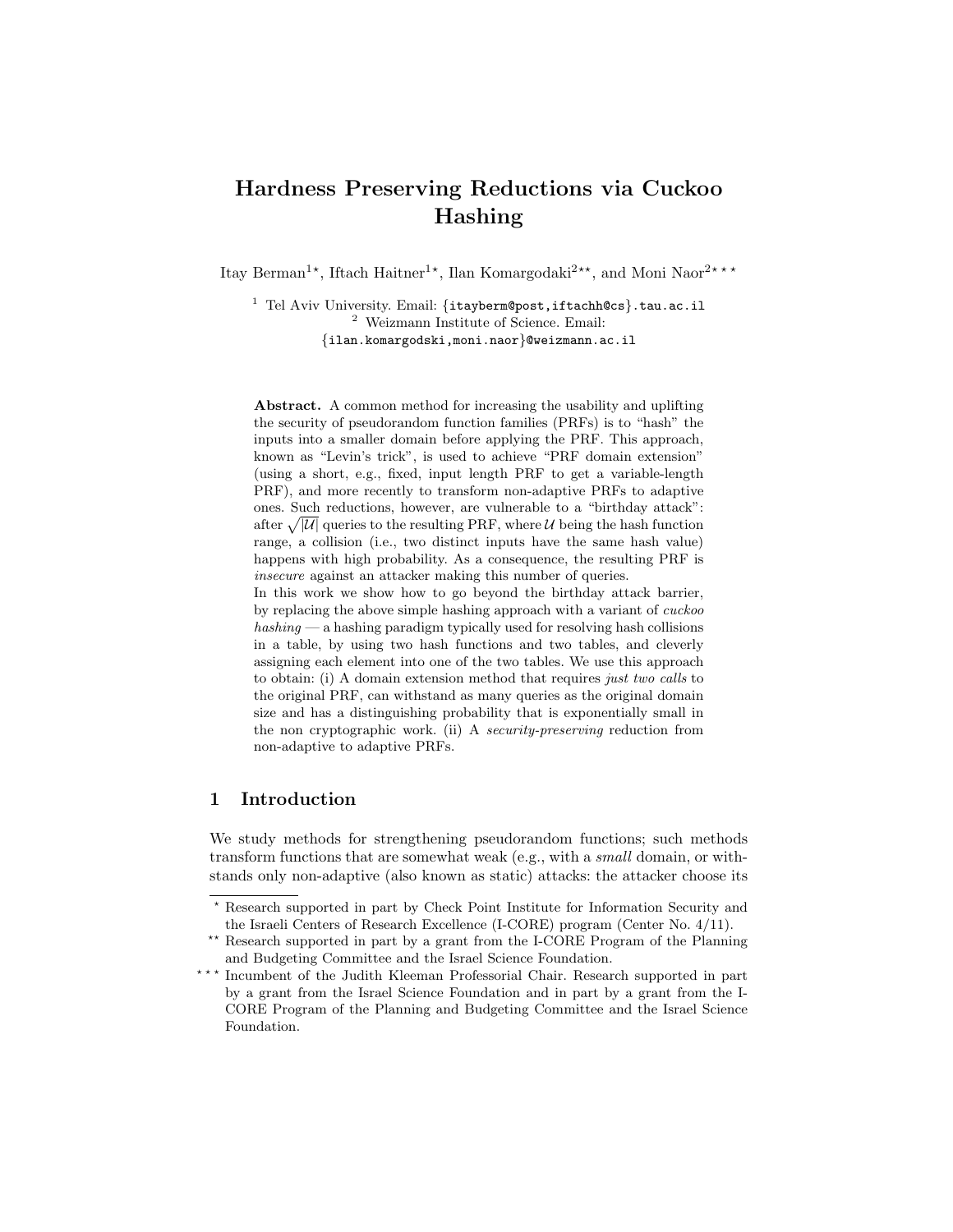query ahead of time, before seeing any of the answers) into 'stronger' functions, e.g., with a *large* domain, or secure against *adaptive* (dynamic) attacks: the attacker queries may be chosen as a function of all previous answers.

A common paradigm, first suggested by Levin [[18,](#page-19-0) *§*5.4], for increasing the usability and uplifting the security of pseudorandom function families (PRFs), is to "hash" the inputs into a smaller domain before applying the PRF. This approach is used to achieve "PRF domain extension" (using a short, e.g., fixed, input length PRF to get a variable-length PRF), and more recently to transform non-adaptive PRFs to adaptive ones [\[6](#page-18-0)]. Such reductions, however, are vulnerable to the following "birthday attack": after  $\sqrt{|U|}$  queries to the resulting PRF, where  $U$  being the hash function range, a collision (i.e., two distinct inputs have the same hash value) happens with high probability. Such collisions are an obstacle for the indistinguishability of the PRF, since in a random function we either do not expect to see a collision at all (in case the range is large enough) or expect to see fewer collisions. Hence, the resulting PRF is *insecure* against an attacker making this number of queries.

In this work we study variants of the above hashing approach to go beyond the birthday attack barrier. Specifically, we consider constructions based on *cuckoo hashing*: a hashing paradigm typically used for resolving hash collisions in a table by using two hash functions and two tables, and assigning each element to one of the two tables (see Section [1.2\)](#page-2-0). We use this paradigm to present a new PRF domain extension method that requires *just two calls* to the original PRF, can withstand as many queries as the original domain size and has a distinguishing probability that is exponentially small in the amount of non cryptographic work. A second implication is a *security-preserving reduction* from non-adaptive to adaptive PRFs, an improvement upon the recent result of [\[6](#page-18-0)].

Before stating our results, we discuss in more details the notions of pseudorandom functions and cuckoo hashing.

#### **1.1 Pseudorandom Functions**

Pseudorandom function families (PRFs), introduced by Goldreich, Goldwasser, and Micali [\[14](#page-18-1)], are function families that cannot be distinguished from a family of *truly* random functions, by an efficient distinguisher who is given an oracle access to a random member of the family. PRFs have an extremely important role in cryptography, allowing parties, which share a common secret key, to send secure messages, identify themselves and to authenticate messages [\[13](#page-18-2), [19](#page-19-1)]. In addition, they have many other applications, essentially in any setting that requires random function provided as black-box [[4](#page-18-3), [7,](#page-18-4) [10](#page-18-5), [12](#page-18-6), [20,](#page-19-2) [26](#page-19-3)]. Different PRF constructions are known in the literature, whose security are based on different hardness assumptions. The construction that is most relevant to this work is the one of  $[14]$  $[14]$ , hereafter the GGM construction, that uses a lengthdoubling pseudorandom generator (and thus can be based on the existence of one-way functions [[15\]](#page-18-7)).

We use the following definitions: an efficiently computable function family ensemble  $\mathcal{F} = {\{\mathcal{F}_n\}}_{n \in \mathbb{N}}$  is a  $(q, t, \varepsilon)$ -PRF, if (for large enough *n*) a  $q(n)$ -query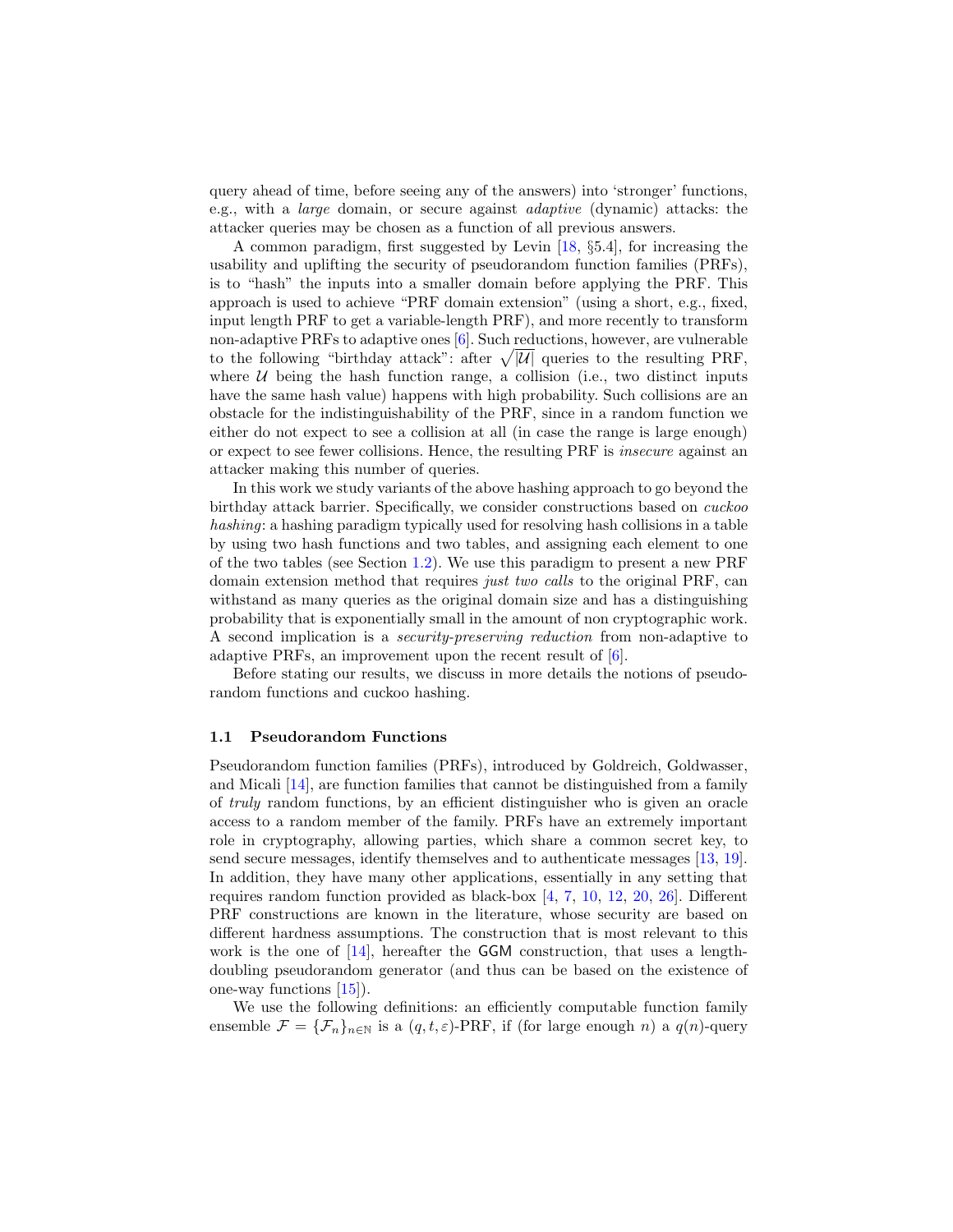oracle-aided algorithm (distinguisher) of running time *t*(*n*), getting access to a random function from the family, distinguishes between  $\mathcal{F}_n$  and the family of all functions (with the same input/output domains), with probability at most  $\varepsilon(n)$ . *F* is *non-adaptive*  $(q, t, \varepsilon)$ -PRF, if it is only required to be secure against non-adaptive distinguishers (i.e., ones that prepare all their queries in advance). Finally, *F* is a *t*-PRF, in case *q* is only limited by *t* and  $\varepsilon = 1/t$ .

We note that the information-theoretic analog of a *t*-PRF is known as a *t*-wise independent family and is formally defined in Definition [5](#page-8-0).

#### <span id="page-2-0"></span>**1.2 Cuckoo Hashing and Many-wise independent hash function**

Cuckoo hashing, introduced by Pagh and Rodler [\[28](#page-19-4)], is an efficient technique for constructing dynamic dictionaries. Such data structures are used to maintain a set of elements, while supporting membership queries as well as insertions and deletions of elements. Cuckoo hashing maintains such a dynamic dictionary by keeping two tables of size only slightly larger than the number of elements to be inserted and two hash functions mapping the elements into cells of those tables, and applying a clever algorithm for placing at most a single element in each cell. Since its introduction, many variants of cuckoo hashing have been proposed and an extensive literature is devoted to its analysis.

Pagh and Pagh [[27\]](#page-19-5) used ideas in the spirit of cuckoo hashing to construct efficient many-wise independent hash functions. For that they introduce the following paradigm. Let  $H$ ,  $G$  and  $F$  be function families from  $D$  to  $S$ , from  $D$ to  $R$  and from  $S$  to  $R$  respectively. Define the function family  $PP(H, \mathcal{G}, \mathcal{F})$  from *D* to *R* as

$$
\mathcal{PP}(\mathcal{H}, \mathcal{G}, \mathcal{F}) = (\mathcal{F} \circ \mathcal{H}) \oplus (\mathcal{F} \circ \mathcal{H}) \oplus \mathcal{G}, \tag{1}
$$

where  $\mathcal{F}_1 \circ \mathcal{F}_2$ , for function families  $\mathcal{F}_1$  and  $\mathcal{F}_2$ , is the function family whose members are the elements of  $\mathcal{F}_1 \times \mathcal{F}_2$  and  $(f_1, f_2)(x)$  is defined by  $f_1(f_2(x))$  $(\mathcal{F}_1 \oplus \mathcal{F}_2)$  is analogously defined). In other words, given  $f_1, f_2 \in \mathcal{F}, h_1, h_2 \in \mathcal{H}$ and  $g \in \mathcal{G}$ , design a function  $\mathcal{PP}_{f_1,f_2,h_1,h_2,g}(x) = f_1(h_1(x)) \oplus f_2(h_2(x)) \oplus g(x)$ .

Pagh and Pagh  $[27]$  $[27]$  showed that when the families  $H$  and  $G$  are of "high enough" independence, roughly, both families are  $(c \cdot \log |\mathcal{S}|)$ -wise independent, then the family  $\mathcal{PP}(\mathcal{H}, \mathcal{G}, \Pi)$  is  $O(|\mathcal{S}|^{-c})$ -indistinguishable from random by a *|S|*-query, *non-adaptive* distinguisher, where *Π* being the set of all functions from  $S$  to  $R$ . Note that the security of the resulting family goes well beyond the birthday attack barrier: it is indistinguishable from random by an attacker making  $|\mathcal{S}| \gg \sqrt{|\mathcal{S}|}$  queries.

Aumüller et al.  $\begin{bmatrix} 3 \end{bmatrix}$  $\begin{bmatrix} 3 \end{bmatrix}$  $\begin{bmatrix} 3 \end{bmatrix}$  (building on the work of Dietzfelbinger and Woelfel  $\begin{bmatrix} 11 \end{bmatrix}$ ) were able to strengthen the result of Pagh and Pagh [[27\]](#page-19-5) by using more sophisticated hash functions  $H$  and  $G$  (rather than the  $O(\log |\mathcal{S}|)$ -wise independent that [[27](#page-19-5)] used). Specifically, for a given  $s \geq 0$ , Aumüller et al. [\[3](#page-18-8)] constructed a function family  $\mathcal{ADW}(\mathcal{H}, \mathcal{G}, \Pi)$  such that the family  $\mathcal{ADW}(\mathcal{H}, \mathcal{G}, \Pi)$  is  $O(|\mathcal{S}|^{-(s+1)})$ indistinguishable from random by a *|S|*-query , *non-adaptive* distinguisher, where *Π* being the set of all functions from *S* to *R*, as above. The idea to use more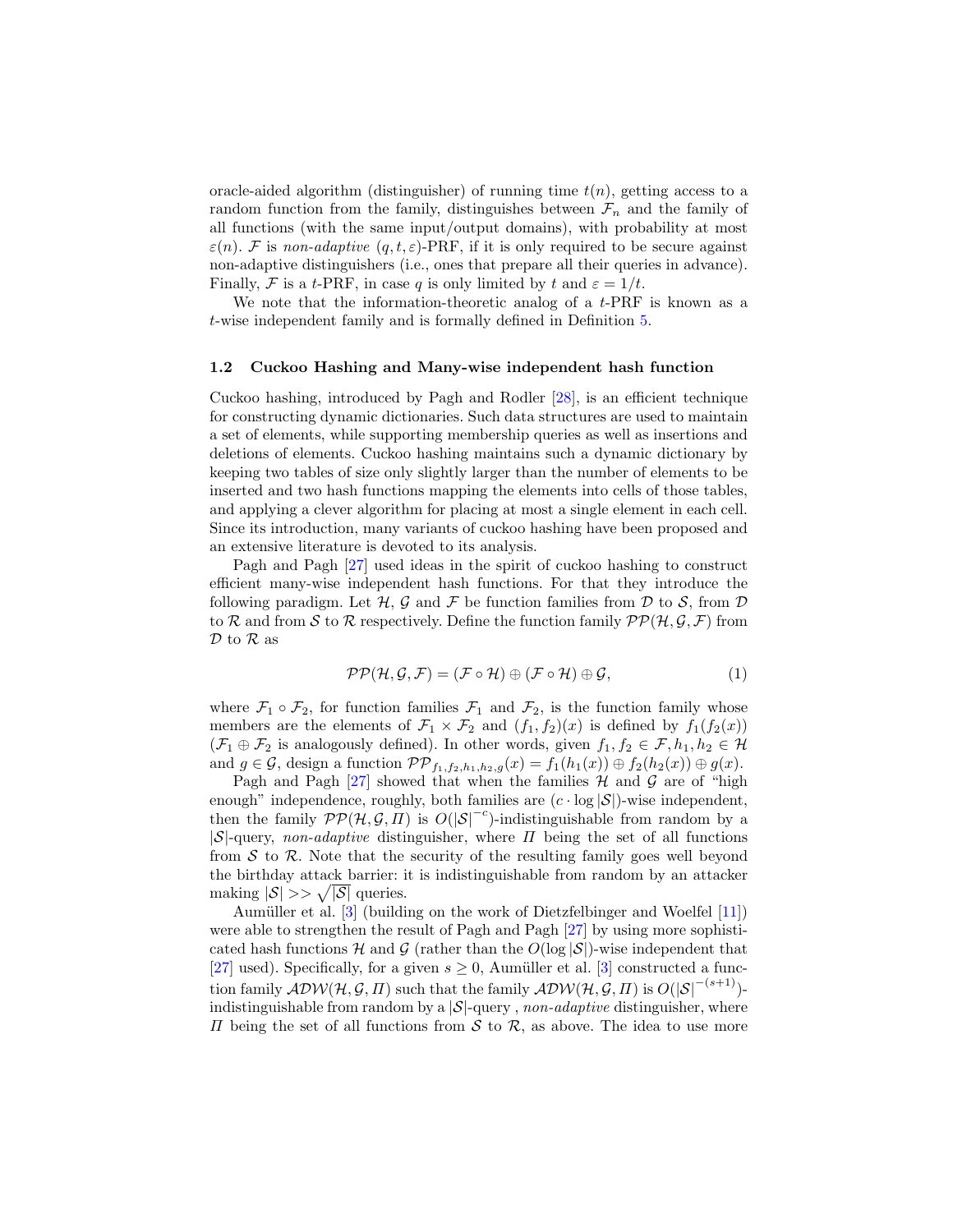sophisticated hash functions, in the sense that they require less combinatorial work, has already appeared in previous works, e.g., the work of Arbitman et al. [[2,](#page-18-10) *§*5.4].

In Section [3](#page-9-0) we take the above results a step further, showing that they hold also for *adaptive* distinguishers. Furthermore, it turns out that by using the above function family with a pseudorandom function  $\mathcal{F}$ , namely the family  $PP(H, G, F)$  (or  $ADW(H, G, F)$ ), we get a pseudorandom function that is superior over *F* (the actual properties of  $PP(H, \mathcal{G}, \mathcal{F})$  are determined by the choice of  $\mathcal F$  and the choice of  $\mathcal H$  and  $\mathcal G$ ). This understanding is the main conceptual contribution of this paper, and the basis for the results presented below.

We note that the works of Pagh and Pagh [[27\]](#page-19-5), Dietzfelbinger and Woelfel [[11](#page-18-9)] and Aumüller et al. [[3\]](#page-18-8) went almost unnoticed in the cryptography literature so far.<sup>[3](#page-3-0)</sup> In this work we apply, in a black-box manner, the analysis of [[27](#page-19-5)] and of [[3\]](#page-18-8) in cryptographic settings.

#### **1.3 Our Results**

We use a construction inspired by cuckoo hashing to improve upon two PRF reductions: PRF domain extension and non-adaptive to adaptive PRF.

**PRF Domain Extension** PRF domain extensions use PRFs with "small" domain size, to construct PRFs with larger (or even unlimited) domain size. These extensions are used for reducing the cost of a single invocation of the PRF and increasing its usability. Domain extension methods are typically measured by the security of the resulting PRFs, and the amount of calls the resulting PRF makes to the underlying PRF.

A known domain extension technique is the MAC-based constructions, like CBC-MAC and PMAC (a survey on their security can be found in [[24](#page-19-6)]). The number of calls made by these constructions to the underlying (small domain) PRF can be as small as two (for doubling the domain length). Assuming that the underlying PRF is a random function over  $\{0,1\}^n$ , then the resulting family is  $(q, \infty, O(q^2/2^n))$ -PRF (i.e., the  $\infty$  in the second parameter means that the distinguisher running time is unlimited). A second technique is using the Feistel or Benes transformations (e.g., [\[1](#page-18-11), [29,](#page-19-7) [30](#page-19-8)], where a complete survey on can be found in [[31\]](#page-19-9)). The Benes based construction makes 8 calls to the underlying PRF and is  $(q, \infty, O(q/2^n))$ -PRF, where a 5-round Feistel based construction (that makes 5 calls to the underlying PRF) is  $(q, \infty, O(q/2^n))$ -PRF. Once you have a length doubling extension one can get any extension at the appropriate cost.

<span id="page-3-0"></span><sup>3</sup> Pagh and Pagh [[27](#page-19-5)] did notice this connection, and in particular mentioned the connection of their work to that of Bellare et al. [[5](#page-18-12)].

<span id="page-3-1"></span><sup>4</sup> Measuring the security of the resulting under this unrealistic random function assumption is a useful, and common, method for understanding the quality of the domain extension reduction itself.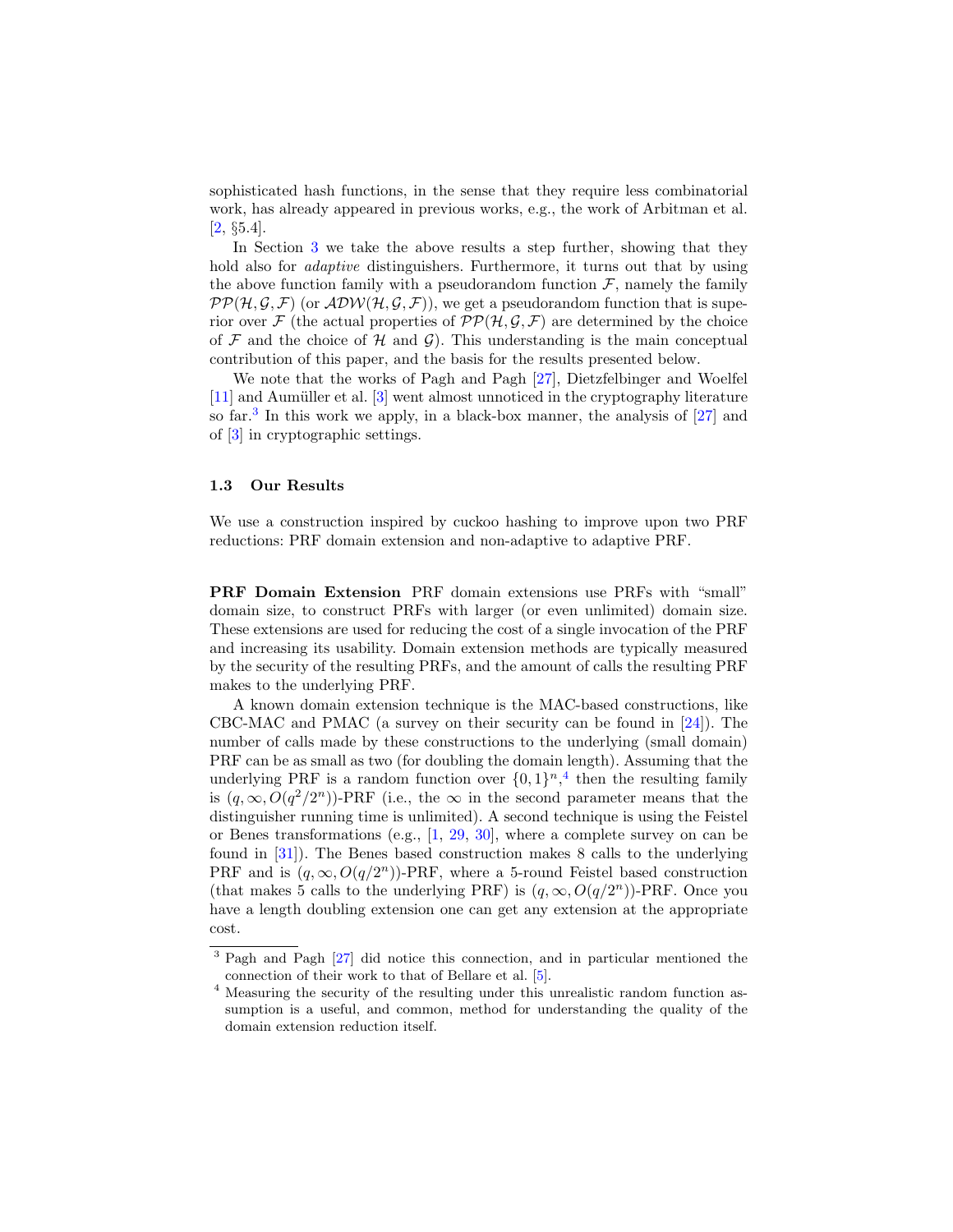Our cuckoo hashing based function family (see below) is  $(q, \infty, O(q/2^n))$ -PRF, makes only two calls to the underlying PRF and can extend the domain size to any  $poly(n)$  length.

<span id="page-4-0"></span>**Theorem 1** (informal). Let  $k \leq n$ , let  $H$  and  $G$  be efficient  $k$ *-wise independent function families mapping strings of length ℓ*(*n*) *to strings of length n, and let Π be the functions family of all functions from*  $\{0,1\}$ <sup>*n*</sup> *to*  $\{0,1\}$ <sup>*n*</sup>. *Then the family*  $PP(H, \mathcal{G}, \Pi)$ *, mapping strings of length*  $\ell(n)$  *to strings of length n, is a*  $(q, \infty, q/2^{\Omega(k)})$ -PRF, for  $q \leq 2^{n-2}$ .

Specifically, for  $k = \Theta(n)$  Theorem [1](#page-4-0) yields a domain extension that is  $(q, \infty, q/2^n)$ -PRF. The resulting PRF makes only two calls to the underlying PRF. Using larger *k* (i.e. higher independence in terms of combinatorial work) we can decrease the error to be arbitrary small. We note that we actually get stronger result using the function family  $\mathcal{ADW}(\mathcal{H}, \mathcal{G}, \Pi)$  (for different  $\mathcal{H}$  and  $\mathcal{G}$ . See Theorem 7.

**From PRG to PRF** Another application of the above technique is a hardness preserving construction of PRFs from pseudorandom generators (PRG). An efficiently computable function  $G: \{0,1\}^n \mapsto \{0,1\}^{2n}$  is *t*-PRG, if any distinguisher of running time  $t(n)$  can distinguish a random output of *G* from a truly random 2*n*-bit string, with probability at most  $1/t(n)$ . We are interested in constructions of PRF using this PRG that preserve the security of *G*, more specifically, constructions that are  $(2^{c'n})$ -PRF for some  $0 < c' < c$ , assuming that  $G$  is a  $(2^{cn})$ -PRG.<sup>[5](#page-4-1)</sup> The efficiency of such constructions is measured by the number of calls made to the underlying PRG as well as other parameters such as representation size.

The construction of Goldreich et al. [[14\]](#page-18-1) (i.e., GGM) is in fact such hardness preserving according to the above criterion. Their construction, however, makes *n* calls to the underlying PRG, which might be too expensive is some settings. In order to reduce the number of calls to the underlying PRG, Levin [\[18](#page-19-0)] suggested to first hash the input to a smaller domain, and only then apply GGM. The resulting construction, however, is not hardness preserving.

While the GGM construction seems optimal for the security it achieves (as shown in [[16\]](#page-19-10)), in some settings the number of queries the distinguisher can make is *strictly less* than its running time; for instance consider a distinguisher of run-*√* ning time  $2^{cn}$  who can only make  $2^{\sqrt{n}} \ll 2^{cn}$  queries. In such settings the security of the GGM seems like an overkill, and raises the question whether there exist more efficient reductions. Jain et al.  $[16]$  $[16]$  $[16]$  (who raised the above questions) gave the following partial answer, by designing a domain extension method tailored to the PRG to PRF reduction.

<span id="page-4-2"></span>**Theorem 2** ([[16](#page-19-10)], informal). Let  $c > 0$  and  $1/2 \leq \alpha < 1$ . There exists an *efficient oracle-aided function family* JPT *such that the following holds: assume*

<span id="page-4-1"></span><sup>5</sup> Considering this range of parameters is only for the sake of concreteness. Our actual result (see Section [4\)](#page-13-0) handles a larger range of parameters.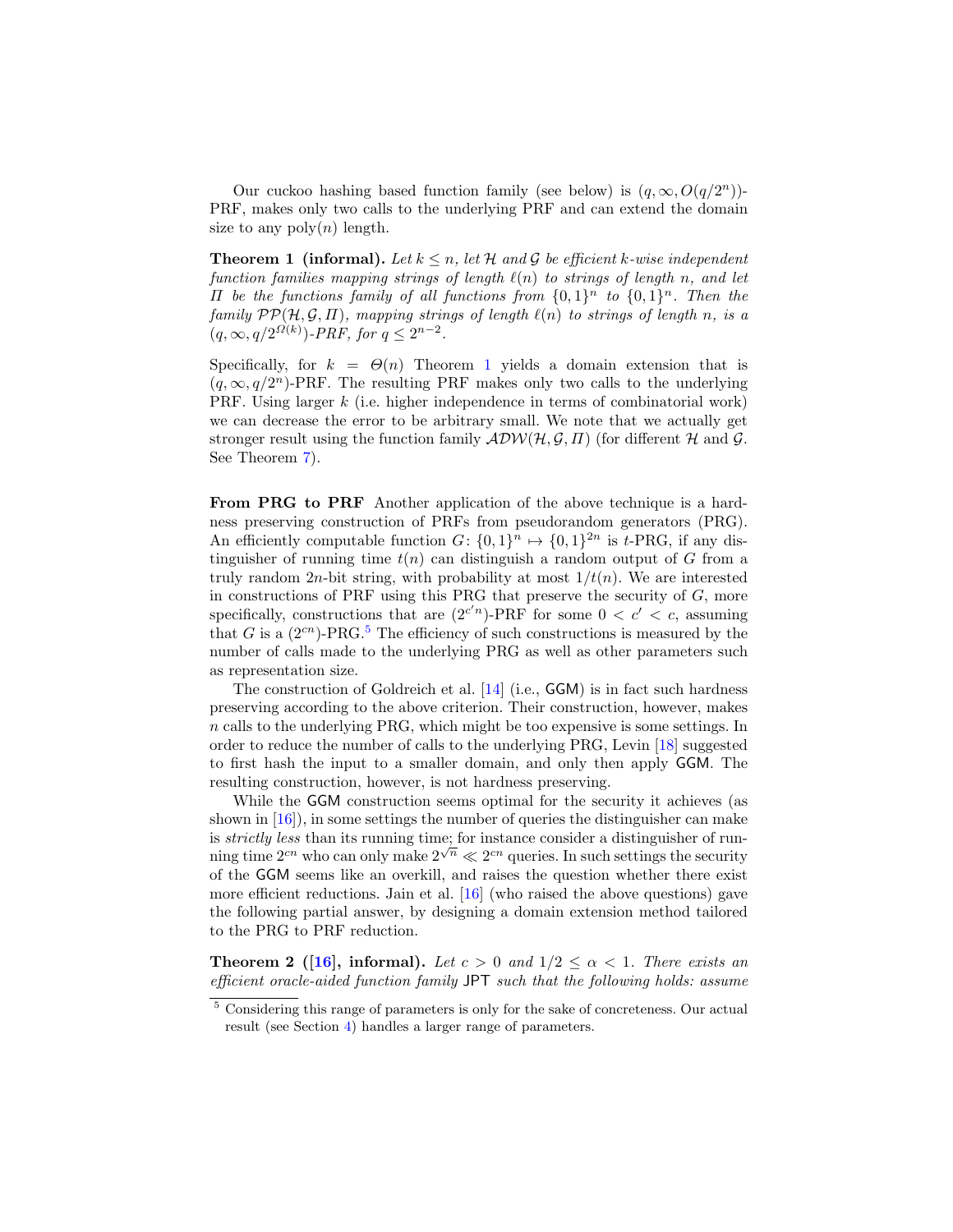*that G is a length-doubling*  $(2^{cn})$ -*PRG, then* JPT<sup>*G*</sup> *is a*  $(2^{n^{\alpha}}, 2^{c'n}, 2^{c'n})$ -*PRF, for every*  $0 < c' < c$ *. A function*  $f \in \mathsf{JPT}^G$  *makes*  $O(n^{\alpha})$  *queries to G.* 

A restriction of Theorem [2](#page-4-2) is that it dictates the resulting PRF family to use *at least*  $\Omega(\sqrt{n})$  queries to the underlying PRG (since  $1/2 \leq \alpha < 1$ ). Here we use cuckoo hashing to give a more versatile version of their theorem, allowing *α* to be arbitrary, that also improves some of their parameters. Thus, our result implies hardness-preserving PRF reduction, which is useful to construct PRFs of low query complexity.

In the following we let  $GGM_m$  to be the variant of the GGM construction that on input of length  $m(n)$ , makes  $m(n)$  calls to a length-doubling PRG on inputs of length *n*, and outputs a string of length *n*. [6](#page-5-0)

<span id="page-5-1"></span>**Corollary 1 (informal).** Let  $c > 0$  and  $0 < \alpha < 1$ , let  $\mathcal{H} = {\mathcal{H}_n : \{0,1\}^n \mapsto \emptyset}$  $\{0,1\}^{m(n)}\}_{n\in\mathbb{N}}$  and  $\mathcal{G} = \{\mathcal{G} \colon \{0,1\}^n \mapsto \{0,1\}^n\}_{n\in\mathbb{N}}$  be efficient  $\Theta(n^{\alpha}+cn)$ -wise *independent function families. Assume that G is a length-doubling* (2*cn*)*-PRG,* then  $\mathcal{PP}(\mathcal{H}, \mathcal{G}, \mathsf{GGM}_m^G)$  is a  $(2^{\Omega(n^{\alpha})}, 2^{c'n}, 2^{c'n})$ -PRF, for every  $0 < c' < c$ , and  $m(n) = O(n^{\alpha}).$ 

Note that  $f \in \mathcal{PP}(H, \mathcal{G}, \mathsf{GGM}_m^G)$  makes  $O(n^{\alpha})$  queries to *G*. Again, using  $\mathcal{ADW}(\mathcal{H}, \mathcal{G}, \mathsf{GGM}_m^G)$  (with different  $\mathcal{H}$  and  $\mathcal{G}$ ), we actually get stronger result (see Corollary [4](#page-15-0)). We refer to Corollary [4](#page-16-0) for a more elaborate comparison between the construction of [\[16](#page-19-10)] and our construction.

Independently and concurrently with this work, Chandran and Garg [[9\]](#page-18-13) showed that a variant of the construction of [[16\]](#page-19-10) achieves similar security param-eters to [[16\]](#page-19-10) and also works for  $2^{n^{\alpha}}$  queries for any  $0 < \alpha < 1/2$ . The construction of [\[9](#page-18-13)], however, outputs only  $n^{2\alpha}$  bits, as opposed to *n* bits as in the construction of [[16\]](#page-19-10) and as in our construction.

**From Non-Adaptive to Adaptive PRF** Constructing adaptive PRFs from non-adaptive ones can be done using general techniques; for instance, using the PRG-based construction of Goldreich et al. [[14\]](#page-18-1) or the *synthesizers* based construction of Naor and Reingold [\[25](#page-19-11)]. These constructions, however, make (roughly) *n* calls to the underlying non-adaptive PRF (where *n* is the input length). Recently, Berman and Haitner [[6](#page-18-0)] showed how to perform this security uplifting at a much lower price: the adaptive PRF makes only a *single* call to the non-adaptive PRF. The drawback of their construction, however, is a significant degradation in the security: assuming the underlying function is a non-adaptive *t*-PRF, then the resulting function is an (adaptive)  $O(t^{1/3})$ -PRF. The reason for this significant degradation in the security is the birthday attack we mentioned earlier.

We present a reduction from non-adaptive to adaptive PRFs that *preserves* the security of the non-adaptive PRF. The resulting adaptive PRF makes only two calls to the underlying non-adaptive PRF.

<span id="page-5-2"></span><span id="page-5-0"></span> $6$  GGM<sub>*m*</sub> is a variant of the standard GGM function family, that on input of length  $m(n)$  uses seed of length *n* for the underlying generator, rather than seed of length  $m(n)$  (see Proposition [1](#page-15-1) for the formal definition).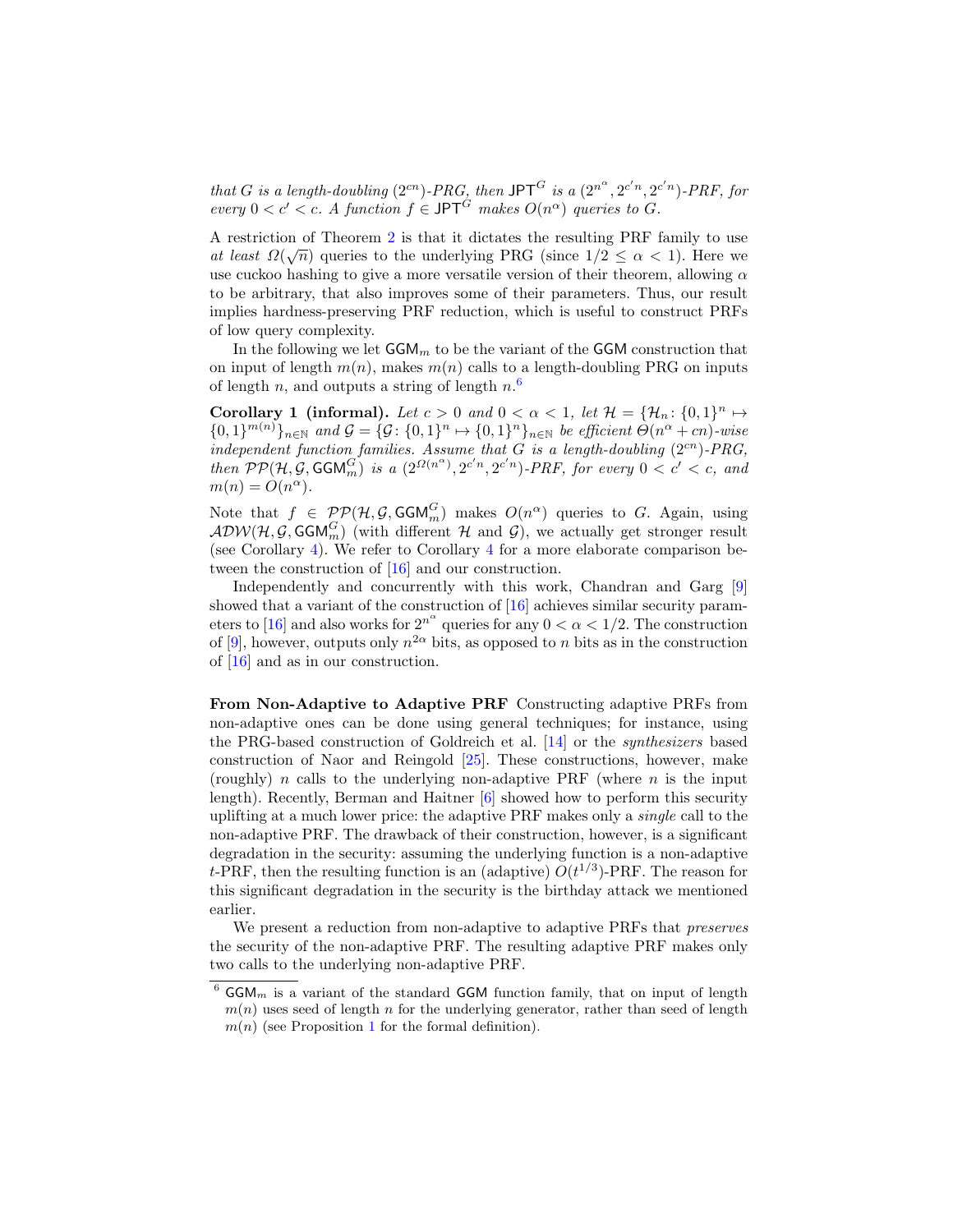**Theorem 3 (informal).** *Let t be a polynomial-time computable integer func*tion, let  $\mathcal{H} = {\mathcal{H}_n : \{0,1\}^n \mapsto [4t(n)]_{\{0,1\}^n}}_{n \in \mathbb{N}}$  (where  $[4t(n)]_{\{0,1\}^n}$  are the first  $4t(n)$  elements of  $\{0,1\}^n$ ) and  $\mathcal{G} = \{\mathcal{G}_n: \{0,1\}^n \mapsto \{0,1\}^n\}_{n \in \mathbb{N}}$  be efficient  $O(\log t(n))$ -wise independent function families, and let  $\mathcal F$  be a length-preserving *non-adaptive*  $t(n)$ *-PRF. Then*  $PP(H, \mathcal{G}, \mathcal{F})$  *is a length-preserving*  $(t(n)/4)$ *-PRF.* 

As before, we actually get stronger result using  $\mathcal{ADW}(\mathcal{H}, \mathcal{G}, \mathcal{F})$  (with different  $H$  and  $G$ . See Theorem [9](#page-17-0)).

#### **1.4 More Related Work**

Bellare et al. [[5\]](#page-18-12) introduced a paradigm for using PRFs in the symmetric-key settings that, in retrospect, is similar to cuckoo hashing. Assume two parties, who share a secret function f, would like to use it for (shared-key) encryption. The 'textbook' (stateless) solution calls for the sender to choose *r* at random and send  $(r, f(r) \oplus M)$  to the receiver, where *M* is the message to be encrypted. This proposal breaks down in case the sender chooses the same *r* twice (in two different sessions with different messages). Thus, the scheme is subject to the birthday attack and the length parameters should be chosen accordingly. This requires the underlying function to have large domain. Instead,  $[5]$  $[5]$  $[5]$  suggested choosing  $t > 1$ values at random, and sending  $(r_1, \ldots, r_t, f(r_1) \oplus \cdots \oplus f(r_t) \oplus M)$ . They were able to show a much better security then the single *r* case. They also showed a similar result for message authentication. Our domain extension results (see Section [4\)](#page-13-0) improve upon the results of  $[5]$  $[5]$ .

The issue of transforming a scheme that is only resilient to non-adaptive attack into one that is resilient to adaptive attacks has received quite a lot of attention in the context of pseudorandom permutations (or block ciphers). Maurer and Pietrzak [\[22](#page-19-12)] showed that starting from a family of permutations that is information-theoretic secure against non-adaptive attacks,<sup>[7](#page-6-0)</sup> if two independently chosen members of the family are composed, then the result is a permutation secure against adaptive attacks (see [\[22](#page-19-12)] for the exact formulation). On the other hand, Pietrzak  $[32]$  $[32]$  showed that this is not necessarily the case for permutations that are randomly looking under a computational assumption (see also [[23](#page-19-14), [33\]](#page-19-15)) (reminding us that translating information theoretic results to the computational realm is a tricky business).

#### **Paper Organization**

Basic notations and formal definitions are given in Section [2.](#page-7-0) Section [3](#page-9-0) is where we formally define the hashing paradigm of [[27\]](#page-19-5) and of [\[3](#page-18-8)], and show how to extend their results to hold against adaptive adversaries. Our domain extension is described in Section [4,](#page-13-0) and the improved non-adaptive to adaptive reduction is described in Section [5](#page-16-1).

<span id="page-6-0"></span><sup>7</sup> That is, secure against (non-adaptive) unbounded attackers.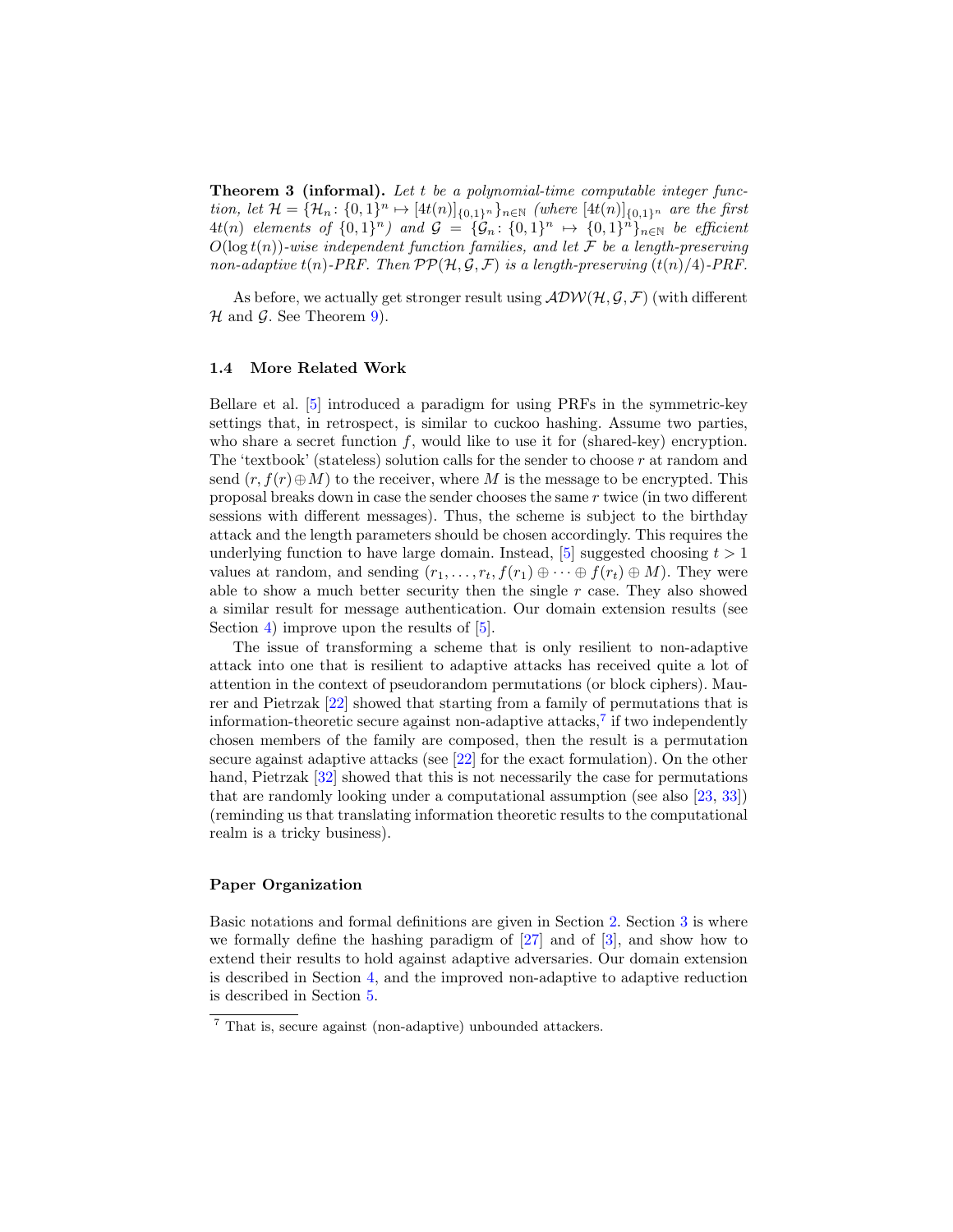### <span id="page-7-0"></span>**2 Preliminaries**

#### **2.1 Notations**

All logarithms considered here are in base two. We use calligraphic letters to denote sets, uppercase for random variables, and lowercase for values. Let '*||*' denote string concatenation. For an integer *t*, let  $[t] = \{1, \ldots, t\}$ . For a set *S* and integer t, let  $S^{\leq t} = \{ \overline{s} \in S^* : |\overline{s}| \leq t \quad \wedge \quad \overline{s}[i] \neq \overline{s}[j] \quad \forall 1 \leq i < j \leq |\overline{s}| \}$ , and let  $[t]$ <sub>*S*</sub> be the first *t* elements (in increasing lexicographic order) of *S* (equal to *S* in case  $|\mathcal{S}| < t$ ). For integers *n* and  $\ell$ , let  $\Pi_{n,\ell}$  stands for the set of all functions from  $\{0,1\}^n$  to  $\{0,1\}^{\ell}$ , and let  $\Pi_n = \Pi_{n,n}$ .

We let poly denote the set all polynomials, and let PPTM denote the set of probabilistic algorithms (i.e., Turing machines) that run in *strictly* polynomial time. Given a random variable X, we write  $X(x)$  to denote  $Pr[X = x]$ , and write  $x \leftarrow X$  to indicate that x is selected according to X. Similarly, given a finite set  $S$ , we let  $s \leftarrow S$  denote that s is selected according to the uniform distribution on *S*. The *statistical distance* of two distributions *P* and *Q* over a finite set *U*, denoted as  $SD(P, Q)$ , is defined as  $max_{S \subset U} |P(S) - Q(S)|$  $\frac{1}{2} \sum_{u \in \mathcal{U}} |P(u) - Q(u)|$ .

#### **2.2 Pseudorandom Generators**

**Definition 1 (Pseudorandom Generators).** *A polynomial-time function*  $G\colon \{0,1\}^n \,\mapsto\, \{0,1\}^{\ell(n)}$  is  $(t(n),\varepsilon(n))$ -PRG, if  $\ell(n) \,>\, n$  for every  $n \,\in\, \mathbb{N}$  (G *stretches the input), and*

$$
|\Pr_{x \leftarrow \{0,1\}^n}[\mathsf{D}(G(x)) = 1] - \Pr_{y \leftarrow \{0,1\}^{\ell(n)}}[\mathsf{D}(y) = 1]| \leq \varepsilon(n)
$$

*for every algorithm (distinguisher)* D *of running time t*(*n*) *and large enough n.*

#### **2.3 Function Families**

<span id="page-7-1"></span>**Operating on Function Families** We consider two natural operation on function families.

**Definition 2** (composition of function families). Let  $\mathcal{F}^1$ :  $\mathcal{D}^1 \mapsto \mathcal{R}^1$  and  $\mathcal{F}^2\colon\mathcal{D}^2\mapsto\mathcal{R}^2$  *be two function families with*  $\mathcal{R}^1\subseteq\mathcal{D}^2$ . The composition of  $\mathcal{F}^1$ *with*  $\mathcal{F}^2$ *, denoted*  $\mathcal{F}^2 \circ \mathcal{F}^1$ *, is the function family*  $\{(f_2, f_1) \in \mathcal{F}^2 \times \mathcal{F}^1\}$ *, where*  $(f_2, f_1)(x) := f_2(f_1(x)).$ 

<span id="page-7-2"></span>Definition 3 (XOR of function families). Let  $\mathcal{F}^1$ :  $\mathcal{D} \mapsto \mathcal{R}^1$  and  $\mathcal{F}^2$ :  $\mathcal{D} \mapsto$  $\mathcal{R}^2$  be two function families with  $\mathcal{R}^1, \mathcal{R}^2 \subseteq \{0,1\}^{\ell}$ . The XOR of  $\mathcal{F}^1$  with  $\mathcal{F}^2$ , denoted  $\mathcal{F}^2 \bigoplus \mathcal{F}^1$ , is the function family  $\{(f_2, f_1) \in \mathcal{F}^2 \times \mathcal{F}^1\}$ , where  $(f_2, f_1)(x) := f_2(x) \oplus f_1(x)$ .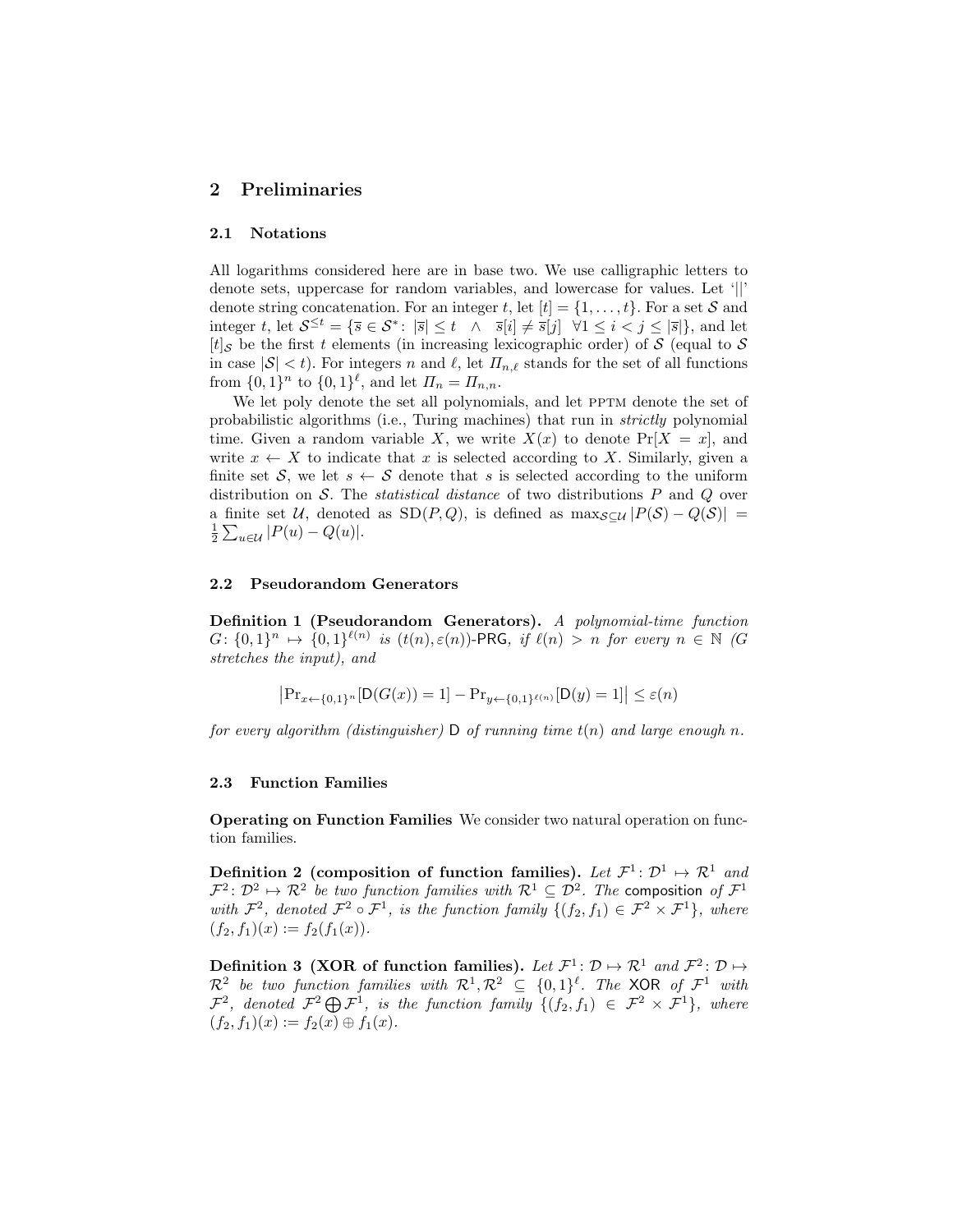**Function Family Ensembles** A function family ensemble is an infinite set of function families, whose elements (families) are typically indexed by the set of integers. Let  $\mathcal{F} = {\{\mathcal{F}_n : \mathcal{D}_n \mapsto \mathcal{R}_n\}_{n \in \mathbb{N}}}$  stands for an ensemble of function families, where each  $f \in \mathcal{F}_n$  has domain  $\mathcal{D}_n$  and its range contained in  $\mathcal{R}_n$ . Such ensemble is *length preserving*, if  $\mathcal{D}_n = \mathcal{R}_n = \{0,1\}^n$  for every *n*. We naturally extend Definitions [2](#page-7-1) and [3](#page-7-2) to function family ensembles.

For function family ensemble to be useful, it has to have an efficient sampling and evaluation algorithms.

**Definition 4 (efficient function family ensembles).** *A function family ensemble*  $\mathcal{F} = {\mathcal{F}_n : \mathcal{D}_n \mapsto \mathcal{R}_n}_{n \in \mathbb{N}}$  *is* efficient, *if the following hold:* 

**Efficient sampling.**  $F$  *is samplable in polynomial-time: there exists a* PPTM *that given*  $1^n$ *, outputs (the description of) a uniform element in*  $\mathcal{F}_n$ *.* 

**Efficient evaluation.** *There exists a deterministic algorithm that given*  $x \in \mathcal{D}_n$ *and* (*a description of*)  $f \in \mathcal{F}_n$ , runs in time  $\text{poly}(n, |x|)$  *and outputs*  $f(x)$ *.* 

#### <span id="page-8-0"></span>**Many-Wise Independent Hashing**

**Definition 5** (*k***-wise independent families**). A function family  $H =$  ${h: \mathcal{D} \mapsto \mathcal{R}}$  *is k*-wise independent *(with respect to*  $\mathcal{D}$  *and*  $\mathcal{R}$ *), if* 

$$
\Pr_{h \leftarrow \mathcal{H}}[h(x_1) = y_1 \wedge h(x_2) = y_2 \wedge \ldots \wedge h(x_k) = y_k] = \frac{1}{|\mathcal{R}|^k},
$$

*for every distinct*  $x_1, x_2, \ldots, x_k \in \mathcal{D}$  *and every*  $y_1, y_2, \ldots, y_k \in \mathcal{R}$ .

For every  $\ell, k \in \text{poly}$ , the existence of efficient  $k(n)$ -wise independent family ensembles mapping strings of length  $\ell(n)$  to strings of length *n* is well known ([\[8](#page-18-14), [35\]](#page-19-16)). A simple and well known example of *k*-wise independent functions is the collection of all polynomials of degree  $(k-1)$  over a finite field. This construction has small size, and each evaluation of a function at a given point requires *k* operations in the field. Starting with Siegel [[34\]](#page-19-17), there has been quite a lot of attention devoted to the question of whether it is possible to come up with constructions that require much less than *k* operations per evaluation (see Section [1.2](#page-2-0)).

As a side remark we mention that a *k*-wise independent families (as defined in Definition [5](#page-8-0)) look random for *k*-query distinguishers, *both* non-adaptive and adaptive ones. On the other hand, *almost*  $k$ -wise independent families<sup>[8](#page-8-1)</sup> are only granted to be resistant against *non-adaptive* distinguishers. Yet, the result presented in Section [3](#page-9-0) yields that, in some cases, the adaptive security of the latter families follows from their non-adaptive security.

<span id="page-8-1"></span><sup>&</sup>lt;sup>8</sup> Formally, a function family  $\mathcal{H} = \{h : \mathcal{D} \mapsto \mathcal{R}\}\$ is  $(\varepsilon, k)$ -wise independent if for any  $x_1, \ldots, x_k \in \mathcal{D}$  and for any  $y_1, \ldots, y_k \in \mathcal{R}$  it holds that  $\left|\Pr_{h \leftarrow H}[h(x_1) = y_1 \wedge \cdots \wedge h(x_k) = y_k] - |\mathcal{R}|^{-k}\right| \leq \varepsilon$ . We call a family of functions an almost *k*-wise independent family, if it is  $(\varepsilon, k)$ -wise independent for some small *ε >* 0.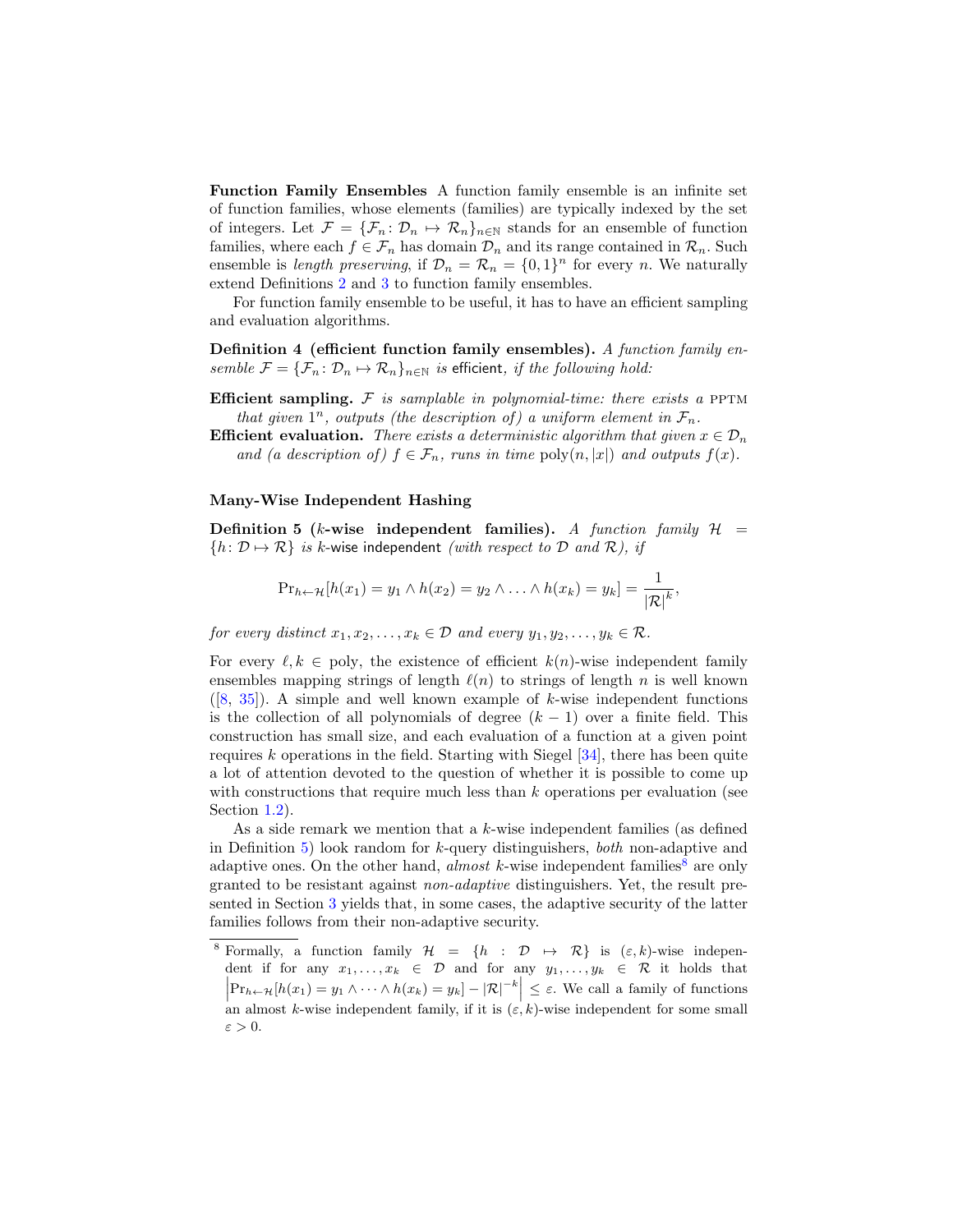#### **2.4 Pseudorandom Functions**

**Definition 6 (Pseudorandom Functions).** *An efficient function family en*semble  $\mathcal{F} = {\mathcal{F}_n: \{0,1\}^n \mapsto \{0,1\}^{\ell(n)}\}_{n \in \mathbb{N}}$  is an (adaptive)  $(q(n), t(n), \varepsilon(n))$ -PRF*, if*

$$
\left|\Pr_{f\leftarrow\mathcal{F}_n}[\mathsf{D}^f(1^n) = 1] - \Pr_{\pi\leftarrow\mathcal{H}_{n,\ell(n)}}[\mathsf{D}^{\pi}(1^n) = 1]\right| \leq \varepsilon(n)
$$

*for every q*(*n*)*-query oracle-aided algorithm (distinguisher)* D *of running time*  $t(n)$  *and large enough n.* If  $q(n)$  *is only bounded by*  $t(n)$ *, then F is called*  $(t(n), \varepsilon(n))$ *-PRF.* In addition, if we limit D above to be non-adaptive (i.e., it *has to write all his oracle calls before making the first call), then F is called* non-adaptive  $(t(n), \varepsilon(n))$ -PRF*. Finally, The ensemble F is a t-PRF, if it is a* (*t,* 1*/t*)*-PRF according to the above definition (where the same conventions are also used for non-adaptive PRFs).*

### <span id="page-9-0"></span>**3 From Non-Adaptive to Adaptive Hashing**

In this section we describe a general transformation of non-adaptive secure function families with a certain combinatorial property into adaptive secure ones. We note that the transformations defined in this section *cannot* be applied directly to (non-adaptive) PRFs, since we have no reason to assume that such families posses this property (alternatively, see Section [5](#page-16-1) for the transformation from non-adaptive to adaptive PRFs).

Our framework can be used to prove that for certain function families, adaptive distinguishers are subject to the same distinguishing bound of non-adaptive ones. Specifically, it deals with constructions where the randomness can be partitioned into two (non empty) parts  $U$  and  $V$  and there exists some bad event that is defined only over the  $U$  part for a given subset of the domain (the queries). In addition, if the bad event does not happen, we require that the resulting output will be uniform over the subset of queries. We begin with a definition of *monotone sets*.

**Definition 7** (monotone sets). *A set*  $M \subseteq S^* \times T$  *is* left-monotone, *if for every*  $(\overline{s}_1, t) \in \mathcal{M}$  *and every*  $\overline{s}_2 \in \mathcal{S}^*$  *that has*  $\overline{s}_1$  *as a prefix, it holds that*  $(\overline{s}_2, t) \in \mathcal{M}$ .

<span id="page-9-1"></span>Next, we formally state the lemma that is the basis of our framework. The lemma deals with a construction of a function family  $\mathcal F$  that can be defined as  $\mathcal{F} = \mathcal{F}(\mathcal{U}, \mathcal{V})$  where  $\mathcal{U}$  and  $\mathcal{V}$  are arbitrary non-empty sets. Intuitively, it states that assuming there exists a bad event BAD that can be defined over the inputs and the  $U$  part (i.e., independently of the  $V$  part) that happens with small probability, and conditioning on that BAD does not happen, we know that  $\mathcal F$  is uniform over subsets of the range of size that is the number of queries, then we can say that the function family  $\mathcal F$  is resistant against adaptive adversaries.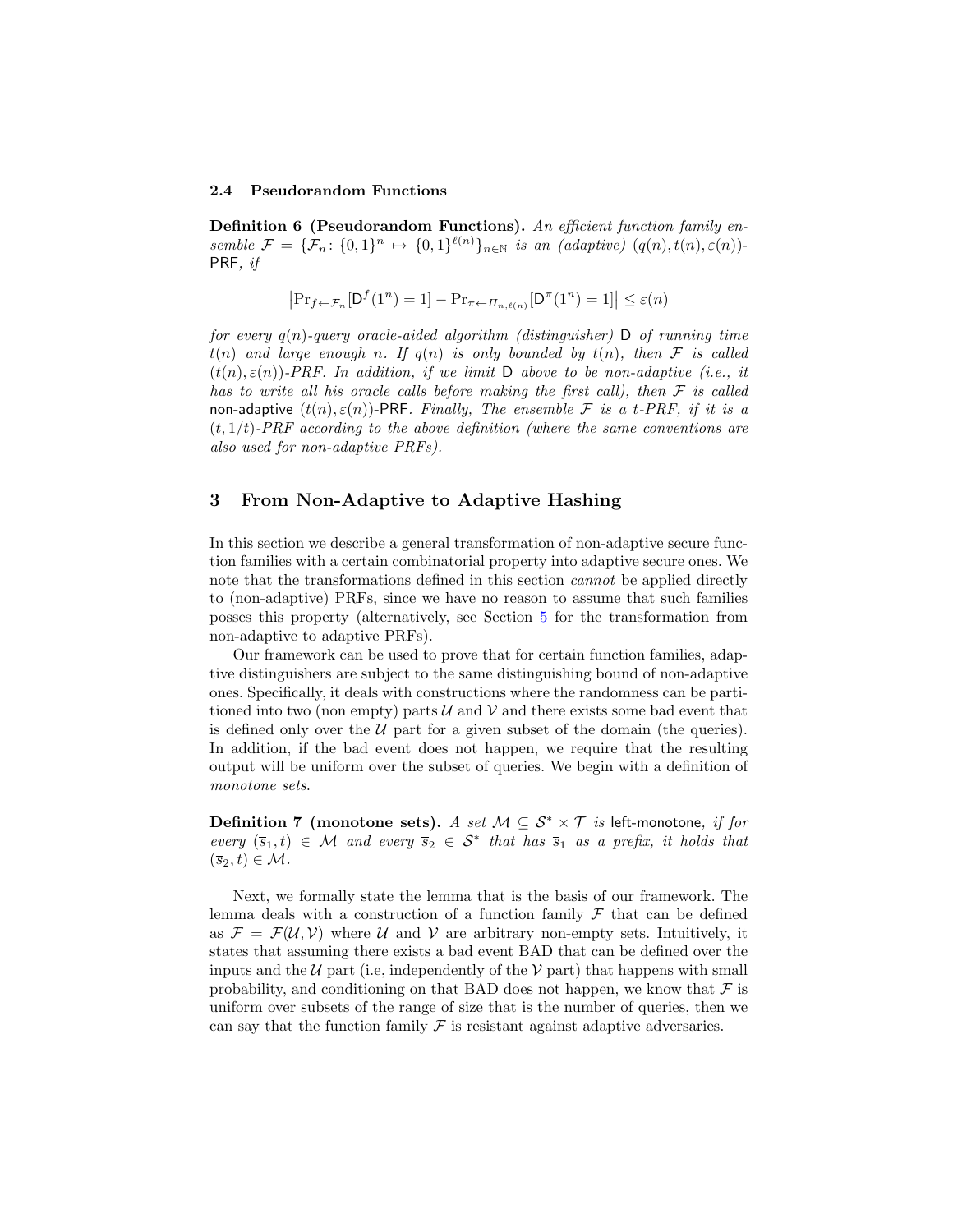**Lemma 1.** Let  $\mathcal{F} = \mathcal{F}(\mathcal{U}, \mathcal{V})$  be a function family of the form  $\{f_{u,v} : \mathcal{D} \mapsto$  $\mathcal{R}$ <sub>*(u,v*) $\in \mathcal{U} \times \mathcal{V}$ *, where U* and *V* are arbitrary non-empty sets, let  $t \in \mathbb{N}$  and let</sub>  $\text{BAD}\subseteq\mathcal{D}^{\leq t}\times\mathcal{U}$  be a left-monotone set. Assume that for every  $\overline{q}\in\mathcal{D}^{\leq t}$  it holds *that*

- 1.  $(f(\overline{q}_1), \ldots, f(\overline{q}_{|\overline{q}|}))$  $f \leftarrow \{f_{u,v}: v \in V\}$  *is uniform over*  $\mathcal{R}^{|\overline{q}|}$  *for every*  $u \in \mathcal{U}$  *such that*  $(\overline{q}, u) \notin$  BAD, *and*
- $2. \Pr_{u \leftarrow \mathcal{U}}[(\overline{q}, u) \in \text{BAD}] \leq \varepsilon$ ,

*then for any t-query* adaptive *algorithm* D*, it holds that*

$$
\left|\mathrm{Pr}_{\substack{u \leftarrow U \\ v \leftarrow V}}[\mathsf{D}^{f_{u,v}} = 1] - \mathrm{Pr}_{\pi \leftarrow \Pi}[\mathsf{D}^{\pi} = 1]\right| \le \varepsilon
$$

*where Π is the set of all functions from D to R.*

Lemma [1](#page-9-1) is a special case of a result given in  $[17,$  $[17,$  $[17,$  Theorem 12 (which closes a gap in the work of [[21\]](#page-19-19)), and its direct proof can be found in the full version of this paper.

#### **3.1 Instantiation with the Pagh and Pagh [\[27\]](#page-19-5) Function Family**

In this section we instantiate the framework with the function family of Pagh and Pagh [\[27](#page-19-5)]. One advantage of this construction is the relative simplicity of description. We begin by describing their method of combining function families.

<span id="page-10-2"></span>**Definition 8** (The Pagh and Pagh  $[27]$  function family). Let H be a func*tion family from D to S, let G be a function family from D to R and let F be a function family from S to*  $\mathcal{R}$ *. Define the function family*  $\mathcal{PP}(\mathcal{H}, \mathcal{G}, \mathcal{F})$  *from*  $\mathcal{D}$ *to R as*

<span id="page-10-0"></span>
$$
\mathcal{PP}(\mathcal{H}, \mathcal{G}, \mathcal{F}) := (\mathcal{F} \circ \mathcal{H}) \oplus (\mathcal{F} \circ \mathcal{H}) \oplus \mathcal{G}.
$$

*For*  $h_1, h_2 \in \mathcal{H}$ *, let*  $\mathcal{PP}_{h_1, h_2}(\mathcal{G}, \mathcal{F}) := (\mathcal{F} \circ h_1) \oplus (\mathcal{F} \circ h_2) \oplus \mathcal{G}$ *.* 

Pagh and Pagh [[27\]](#page-19-5) showed that when instantiated with the proper function families, the above function family has the following properties:

**Theorem 4** ([[27](#page-19-5)]). Let t be an integer, let  $\mathcal{H} = \{h: \mathcal{D} \mapsto [4t]_{\mathcal{D}}\}$  and  $\mathcal{G} =$  ${q: D \mapsto \mathcal{R}}$  *be function families, and let Π be the all function family from D to*  $\mathcal{R}$ *. Then for every*  $k, t \in \mathbb{N}$  *there exists left-monotone set*  $BAD \subseteq \mathcal{D}^{\leq t} \times \mathcal{H}^2$ , *such that the following holds for every*  $\overline{q} \in \mathcal{D}^{\leq t}$ :

<span id="page-10-1"></span>*1. Assuming that G is k-wise independent over the elements of q, then*  $\left(f(\overline{q}_1),\ldots,f(\overline{q}_{|\overline{q}|})\right)$  $f \leftarrow \mathcal{PP}_{h_1, h_2}(\mathcal{G}, \Pi)$  *is uniform over*  $\mathcal{R}^{|\overline{q}|}$  *for every*  $u \in \mathcal{U}$ *such that*  $(\overline{q}, u) \notin BAD$ .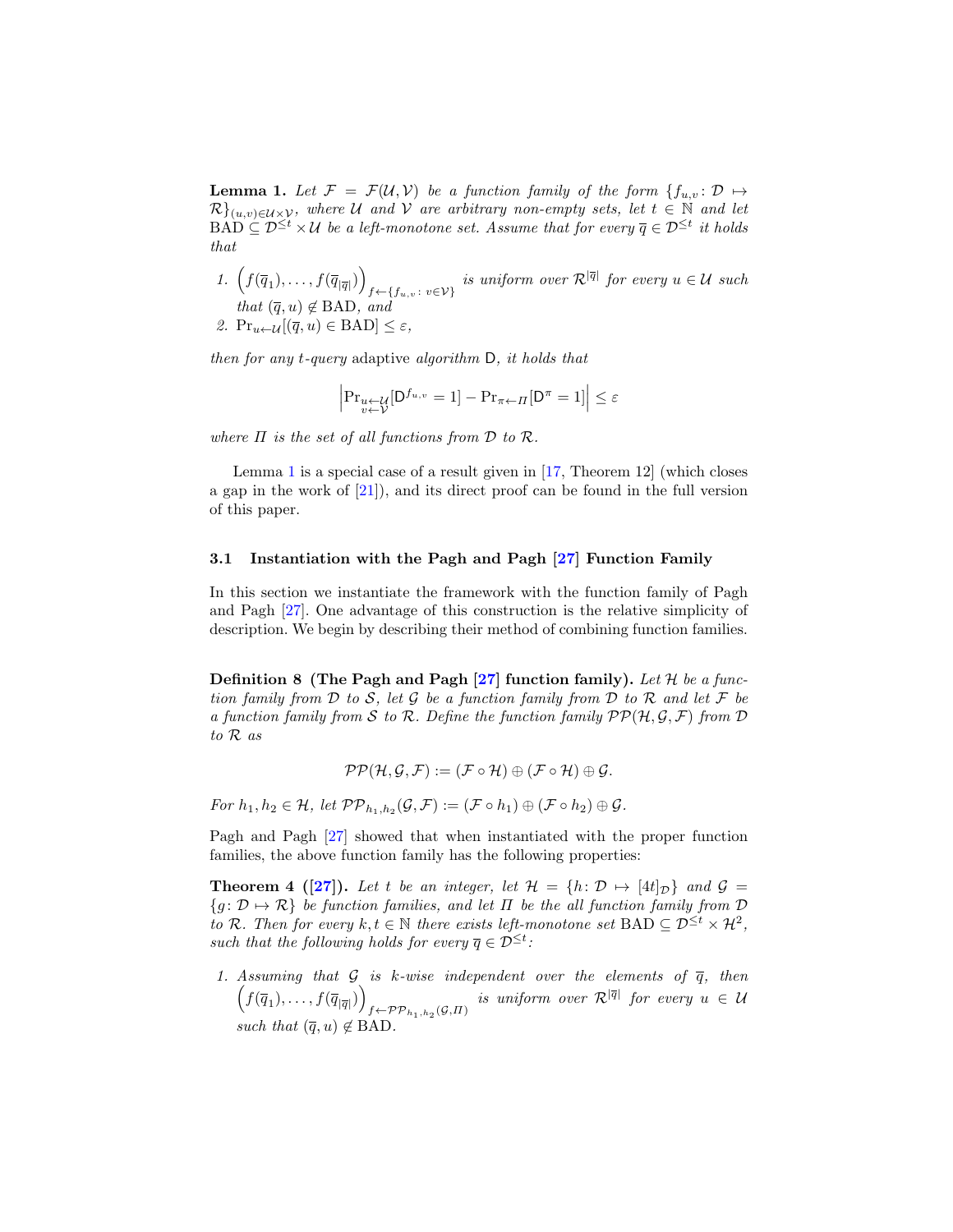<span id="page-11-1"></span>*2. Assuming that H is k-wise independent over the elements of q, then*  $\Pr_{u \leftarrow \mathcal{H}^2} [(\overline{q}, u) \in \text{BAD}] \leq t/2^{\Omega(k)}$ .<sup>[9](#page-11-0)</sup>

What Pagh and Pagh [\[27](#page-19-5)] concluded is that for (the many) applications where the analysis is applied to a static set it is safe to use this family. However, as we can see, the function family  $\mathcal{PP}(\mathcal{H}, \mathcal{G}, \Pi)$  is not only closed to being uniform in the eyes of a non-adaptive distinguisher, but also allows us to apply Lemma [1](#page-9-1) to deduce its security in the eyes of adaptive distinguishers. By plugging in Theorem [4](#page-10-0) into the general framework lemma (Lemma [1](#page-9-1)), we get the following result:

<span id="page-11-2"></span>**Lemma 2.** Let  $H$ ,  $G$  and  $\Pi$  be as in Theorem [4](#page-10-0), and let  $D$  be an adaptive, *t-query oracle-aided algorithm. Then*

$$
|\Pr_{f \leftarrow \mathcal{PP}(\mathcal{H}, \mathcal{G}, \Pi)}[\mathsf{D}^f = 1] - \Pr_{\pi \leftarrow \Pi}[\mathsf{D}^{\pi} = 1]| \leq t/2^{\Omega(k)}.
$$

*Proof.* Let  $\mathcal{U} = \mathcal{H} \times \mathcal{H}$ ,  $\mathcal{V} = \Pi \times \Pi \times \mathcal{G}$ . For  $(h_1, h_2) \in \mathcal{U}$  and  $(\pi_1, \pi_2, g) \in \mathcal{V}$ , let  $F_{(h_1,h_2),(\pi_1,\pi_2,g)} = \pi_1 \circ h_1 \oplus \pi_2 \circ h_2 \oplus g$ , and let  $\mathcal{F} = \{F_{u,v}: \mathcal{D} \mapsto \mathcal{R}\}_{(u,v)\in \mathcal{U}\times\mathcal{V}}$ . Finally, let BAD be the set BAD of Theorem [4](#page-10-0). We prove the lemma showing that the above sets meet the requirements stated in Lemma [1](#page-9-1).

Item [1](#page-10-1) of Theorem [4](#page-10-0) assures that the first property of Lemma [1](#page-9-1) is satisfied, and according to Item [2](#page-11-1) of Theorem [4](#page-10-0) we set  $\varepsilon$  of Lemma [1](#page-9-1) to be  $t/2^{\Omega(k)}$ , and thus the second property is also satisfied. Hence, applying Lemma [1](#page-9-1) with respect to the above sets, concludes the proof of the lemma.

#### **3.2** Instantiation with the Aumüller et al. <sup>[\[3](#page-18-8)]</sup> Function Family

We now explore instantiating the framework with the function families of Aumüller et al. [\[3](#page-18-8)]. The resulting families enjoy shorter description length and invoking them require less combinatorial work than [[27\]](#page-19-5) based families discussed above. On the other hand, describing them on paper is a bit more complicated. The function family of Aumüller et al.  $\lceil 3 \rceil$  (building upon Dietzfelbinger and Woelfel [[11\]](#page-18-9)) follows the same basic outline as the [\[27](#page-19-5)] function family, but uses more complex hash functions. Recall that the members of the Pagh and Pagh [[27](#page-19-5)] function family  $\mathcal{PP}(\mathcal{H}, \mathcal{G}, \mathcal{F})$  are of the form  $(f_1 \circ h_1) \oplus (f_2 \circ h_2) \oplus g$ , for  $f_1, f_2 \in \mathcal{F}, h_1, h_1 \in \mathcal{H}$  and  $g \in \mathcal{G}$ . In the family  $\mathcal{ADW}(\mathcal{H}, \mathcal{G}, \mathcal{F})$  described below, the role of *h*1, *h*<sup>2</sup> and *g* is taken by some variant of *tabulation hashing* (and not taken from a relatively high *k*-wise independent family as in [[27\]](#page-19-5)). Specifically, at the heart of these functions lies a function of the form:

$$
a_{h,\overline{g},M}(x) := \left( h(x) + \sum_{1 \le j \le z} M[\overline{g}_j(x),j] \right) \mod m
$$

<span id="page-11-0"></span><sup>&</sup>lt;sup>9</sup> The function family we consider above (i.e.,  $\mathcal{PP}$ ) is slightly different than the one given in [[27](#page-19-5)]. Their construction maps element  $x \in \mathcal{D}$  to  $F_1[h_1(x)] \oplus F_2[h_2(x)] \oplus g(x)$ , where  $F_1$  and  $F_2$  are uniformly chosen vectors from  $\mathcal{R}^t$ ,  $h_1, h_2 \colon \mathcal{D} \mapsto [t]$  are uniformly chosen from a function family  $H$  and  $g: \mathcal{D} \mapsto \mathcal{R}$  is chosen uniformly from a function family  $G$ . Yet, the correctness of Theorem  $4$  follows in a straightforward manner from [\[27](#page-19-5)] original proof (specifically from Lemma 3.3 and 3.4).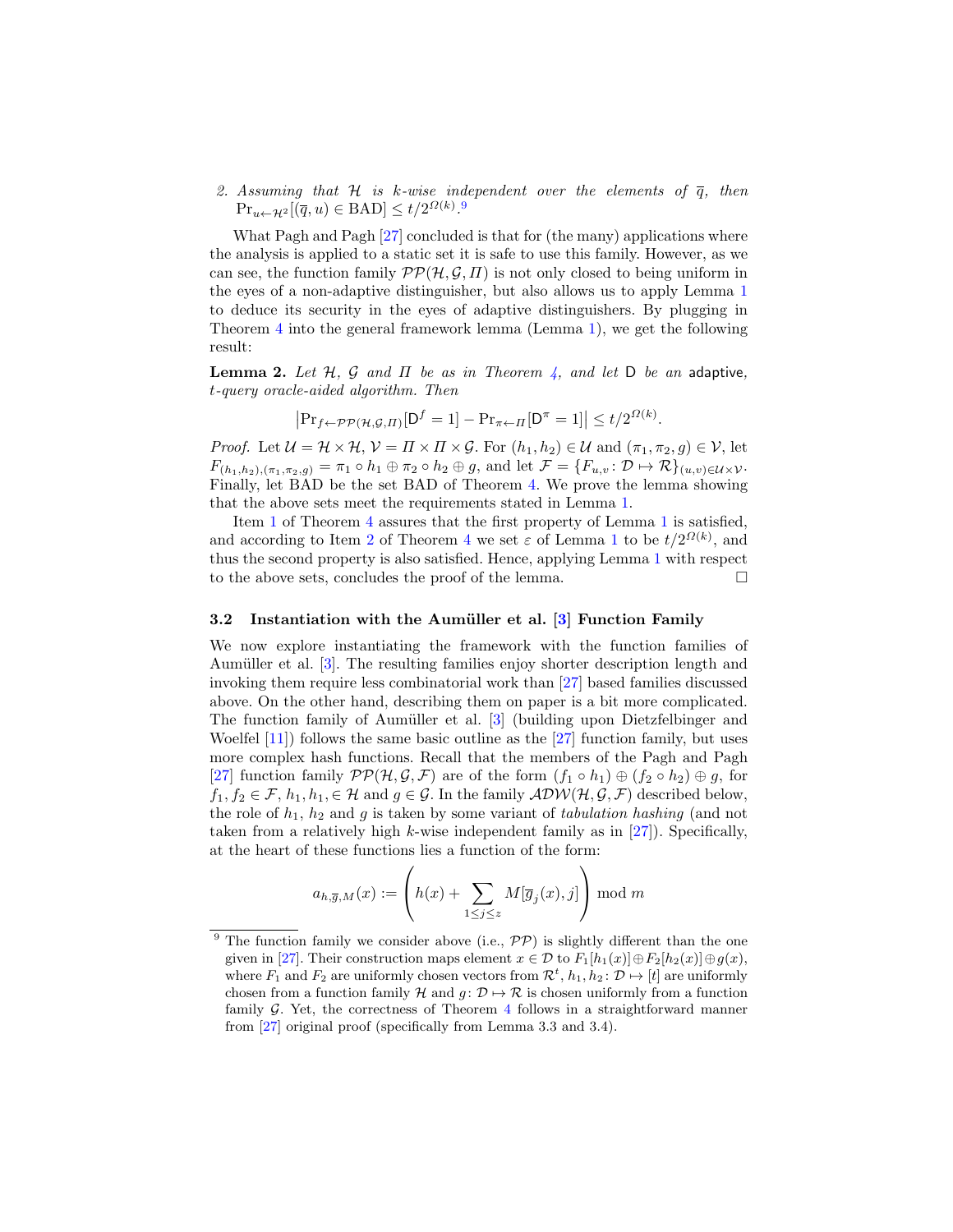where  $M \in (\mathbb{Z}_m)_{\ell \times z}$  is a  $\ell \times z$  matrix,  $\overline{g} = (g_1, \dots, g_z)$  is a list of *z* functions where  $g_j: \mathcal{D} \mapsto \mathbb{Z}_{\ell}$  and  $h: \mathcal{D} \mapsto \mathbb{Z}_m$ . The matrix M will be chosen at random (sometimes actually pseudorandomly) and the *g<sup>j</sup>* 's and *h* from a relatively low independence family. In addition, unlike in Pagh and Pagh [[27\]](#page-19-5), the functions are chosen in a *correlated* manner (i.e., , sharing the *same* function vector  $\overline{g}$ ).

<span id="page-12-2"></span>In the rest of this section, we formally define the hash function family of Aumüller et al. [\[3](#page-18-8)], state their (non-adaptive) result, and apply Lemma [1](#page-9-1) to get an adaptive variant of their result.

**Definition 9** (The Aumüller et al. [\[3](#page-18-8)] function family). *For*  $z \in \mathbb{N}$ , *for functions*  $h_1, h_2, h_3 \colon \mathcal{D} \mapsto \mathbb{Z}_m$  and  $f_1, f_2 \colon \mathcal{D} \mapsto \mathcal{R}$ , a function vector  $\overline{g} = (g_1, \dots, g_z)$ , where  $g_j: \mathcal{D} \mapsto \mathbb{Z}_{\ell}$  for each  $1 \leq j \leq z$ , and matrices  $M_1, M_2, M_3 \in (\mathbb{Z}_m)_{\ell \times z}$ , define the function  $\text{adw}_{M_1, M_2, M_3, h_1, h_2, h_3, \overline{g}, f_1, f_2}$  from  $\mathcal D$ *to R as*

$$
\mathsf{adw}_{M_1,M_2,M_3,h_1,h_2,h_3,\overline{g},f_1,f_2} := (f_1 \circ a_{h_1,\overline{g},M_1}^{\mathcal{D}}) \oplus (f_2 \circ a_{h_2,\overline{g},M_2}^{\mathcal{D}}) \oplus a_{h_3,\overline{g},M_3}^{\mathcal{R}}, \tag{2}
$$

*where*  $a_{h,\overline{g},M}^{S}(x)$ *, for a set S, is the*  $(a_{h,\overline{g},M}(x))$ <sup>th</sup> element of *S (in lexicographic order*), where  $a_{h,\overline{g},M}(x) := (h(x) + \sum_{1 \leq j \leq z} M[\overline{g}_j(x),j])$  mod *m*.

*For function families*  $\mathcal{H} = \{h: \mathcal{D} \mapsto \mathbb{Z}_m\}$  and  $\mathcal{F} = \{f: \mathcal{D} \mapsto \mathcal{R}\}$ , and  $M_1, M_2, h_1, h_2, \overline{q}$  *as above, let* 

$$
\mathcal{ADW}_{M_1,M_2,h_1,h_2,\overline{g}}(\mathcal{H},\mathcal{F}) := \{ \text{adw}_{M_1,M_2,M_3,h_1,h_2,h_3,\overline{g},f_1,f_2} : M_3 \in (\mathbb{Z}_m)_{\ell \times z}, h_3 \in \mathcal{H}, f_1, f_2 \in \mathcal{F} \}
$$
(3)

*Finally, for function family*  $\mathcal{G} = \{g : \mathcal{D} \mapsto \mathbb{Z}_{\ell}\}\$ , and  $\mathcal{H}, \mathcal{F}$  as above, let

$$
\mathcal{ADW}_{z}(\mathcal{H}, \mathcal{G}, \mathcal{F}) := \{ \mathsf{adw}_{M_1, M_2, M_3, h_1, h_2, h_3, \overline{g}, f_1, f_2} : (4) \nM_1, M_2, M_3 \in (\mathbb{Z}_m)_{\ell \times z}, h_1, h_2, h_3 \in \mathcal{H}, \overline{g} \in \mathcal{G}^z, f_1, f_2 \in \mathcal{F} \}.
$$

<span id="page-12-0"></span>Aumüller et al.  $\boxed{3}$  proved the following result with respect to the above function family.

**Theorem 5** ([[3](#page-18-8)]). The following holds for any  $t, s \in \mathbb{N}$  and  $\zeta, c_1, c_2 > 0$ : let  $m = (1 + \zeta)t$ ,  $\delta = c_1/\log t$ ,  $\ell = t^{\delta}$ ,  $k = c_2 \cdot s \cdot \log t$  and  $z = \lceil (s+2)/(c_1 \cdot c_2 \cdot s) \rceil$ . *Let*  $\mathcal{H} = \{h: \mathcal{D} \mapsto \mathbb{Z}_m\}$  and  $\mathcal{G} : \{g: \mathcal{D} \mapsto \mathbb{Z}_\ell\}$  be 2*k*-wise independent hash *families, and let Π be the all function family from D to R.*

*Then for*  $t \in \mathbb{N}$  *there exists a left-monotone set* BAD  $\subseteq \mathcal{D}^{\leq t}$  *×*  $((\mathbb{Z}_m)_{\ell \times z}^2 \times \mathcal{H}^2 \times \mathcal{G}^z)$ , such that the following holds for every  $\overline{q} \in \mathcal{D}^{\leq t}$ :

1.  $(f(\overline{q}_1), \ldots, f(\overline{q}_{|\overline{q}|})\big)$  $f \leftarrow ADW_u(\mathcal{H}, \Pi)$  *is uniform over*  $\mathcal{R}^{|\overline{q}|}$  *for every*  $u \in$  $(\mathbb{Z}_m)_{\ell \times z}^2 \times \mathcal{H}^2 \times \mathcal{G}^z$  such that  $(\overline{q}, u) \notin \text{BAD},$  and 2.  $Pr_{u \leftarrow (\mathbb{Z}_m)_{\ell \times z}^2} \times \mathcal{H}^2 \times \mathcal{G}^z} [(\overline{q}, u) \in \widehat{BAD}] \leq 1/t^{s+1}.$ 

<span id="page-12-1"></span>That is, for the right choice of parameters, the function family  $\mathcal{ADV}_z(\mathcal{H}, \mathcal{G}, \mathcal{F})$  is not only closed to being uniform in the eyes of a non-adaptive distinguisher, but also allows us to apply Lemma [1](#page-9-1) to deduce its security in the eyes of adaptive distinguishers. Indeed, by plugging in Theorem [5](#page-12-0) into the general framework lemma (Lemma [1](#page-9-1)), we get the following result: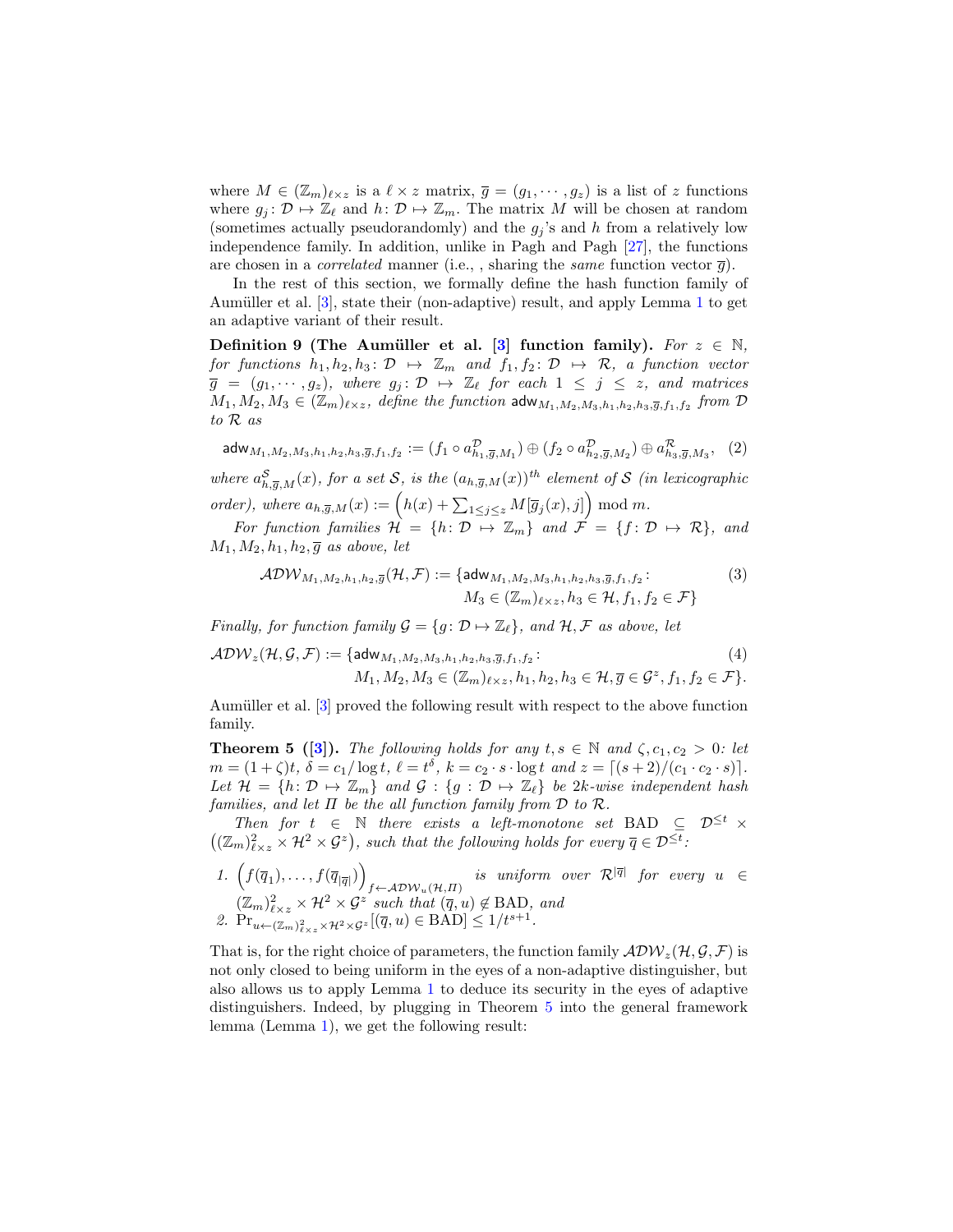**Lemma 3.** *Let s, z, H, G and Π be as in Theorem [5](#page-12-0) and let* D *be an* adaptive*, t-query oracle-aided algorithm. Then*

$$
\left|\Pr_{f \leftarrow \mathcal{ADV}_z(\mathcal{H}, \mathcal{G}, \Pi)}[\mathsf{D}^f = 1] - \Pr_{\pi \leftarrow \Pi}[\mathsf{D}^{\pi} = 1]\right| \le 1/t^{s+1}.
$$

*Proof.* Let  $\mathcal{U} = (\mathbb{Z}_m)_{\ell \times z} \times (\mathbb{Z}_m)_{\ell \times z} \times \mathcal{H} \times \mathcal{H} \times \mathcal{G}^z$ ,  $\mathcal{V} = (\mathbb{Z}_m)_{\ell \times z} \times \Pi \times \Pi \times \mathcal{H}$ . For  $(M_1, M_2, h_1, h_2, \overline{g}) \in \mathcal{U}$  and  $(M_3, \pi_1, \pi_2, h) \in \mathcal{V}$ , let  $F_{(M_1, M_2, h_1, h_2, \overline{g}), (M_3, \pi_1, \pi_2, h)}$  $(\pi_1 \circ a_{h_1,\overline{g},M_1}) \oplus (\pi_2 \circ a_{h_2,\overline{g},M_2}) \oplus a_{h,\overline{g},M_3}$ , and let  $\mathcal{F} = \{F_{u,v} : \mathcal{D} \mapsto \mathcal{R}\}_{(u,v) \in \mathcal{U} \times \mathcal{V}}$ . Finally, let BAD be the set BAD of Theorem [5](#page-12-0). We prove the lemma showing that the above sets meet the requirements stated in Lemma [1](#page-9-1).

Item [1](#page-10-1) of Theorem [5](#page-12-0) assures that the first property of Lemma [1](#page-9-1) is satisfied, and according to Item [2](#page-11-1) of Theorem [5](#page-12-0) we set  $\varepsilon$  of Lemma [1](#page-9-1) to be  $1/t^{s+1}$ , and thus the second property is also satisfied. Hence, applying Lemma [1](#page-9-1) concludes the proof of the lemma.  $\Box$ 

We note that for large enough *t*, in contrast to the function family using  $PP$ , using  $ADW$  we get meaningful results even when using an underlying  $k =$ *O*(log *t*)-wise independent family.

*Remark 1.* In the rest of the paper we mostly apply Lemma [3](#page-12-1) with the parameters stated in Theorem [5](#page-12-0). Different choice of parameters can be used to get different results. For example, using larger "random tables" (e.g.,  $\delta = 1/2$ ), we improve the result of Jain et al. [[16\]](#page-19-10) (see Section [4.1\)](#page-14-1).

### <span id="page-13-0"></span>**4 Extending the Domain of a PRF**

In this section we show how to apply the constructions of Section [3,](#page-9-0) inspired by cuckoo hashing, in order to extend a domain of a given PRF  $\mathcal F$  to an arbitrary size one.

Let  $\mathcal{P}(\mathcal{U}, \mathcal{V}) = {\mathcal{P}(\mathcal{U}_n, \mathcal{V}_n)}_{n \in \mathbb{N}}$  be the ensemble of function families  ${P_{u,v}: \mathcal{D}_n \mapsto \mathcal{R}_n}_{(u,v) \in \mathcal{U}_n \times \mathcal{V}_n}$ , where  $\mathcal{U}_n$  and  $\mathcal{V}_n$  are some non-empty sets as described in Section [3.](#page-9-0) We begin by showing that  $\mathcal{P}(\mathcal{U}, \mathcal{V}^{\mathcal{F}})$  is computationally indistinguishable from  $\mathcal{P}(\mathcal{U}, \mathcal{V}^{\Pi})$ , where  $\mathcal{V}^{\mathcal{F}}$  denotes that  $\mathcal{V}$  is implemented using pseudorandom functions and  $V^{\Pi}$  denotes that V is implemented using truly ran-dom functions.<sup>[10](#page-13-1)</sup> In the sequel, we assume that  $V$  is implemented using 2 calls to the underlying functions (as this is the case in the actual constructions we work with).

**Lemma 4.** Let  $\mathcal{P}(\mathcal{U}, \mathcal{V}) = {\mathcal{P}(\mathcal{U}_n, \mathcal{V}_n)}_{n \in \mathbb{N}}$  be the ensemble of function fami*lies*  ${P_{u,v}: \mathcal{D}_n \mapsto \mathcal{R}_n}$ ,  ${q_{u,v}\in\mathcal{U}_n \times \mathcal{V}_n}$ , where  $\mathcal{U}_n$  and  $\mathcal{V}_n$  are arbitrary sets,  $\Pi =$  ${H_n: S_n \mapsto \mathcal{R}_n}_{n \in \mathbb{N}},$  where  $\prod_n$  *is the set of all functions from*  $S_n$  *to*  $\mathcal{R}_n$ *, and* 

<span id="page-13-1"></span><sup>&</sup>lt;sup>10</sup> Namely, in case the implementation of  $\mathcal{PP}$  is used, then  $\mathcal{U} = \mathcal{H} \times \mathcal{H}$ ,  $\mathcal{V}^{\mathcal{F}} = \mathcal{F} \times \mathcal{V}$  $\mathcal{F} \times \mathcal{G}$  and  $\mathcal{V}^{\Pi} = \Pi \times \Pi \times \mathcal{G}$ . In case the implementation of  $\mathcal{ADW}_z$  is used, then  $\mathcal{U} = (\mathbb{Z}_m)_{\ell \times z} \times (\mathbb{Z}_m)_{\ell \times z} \times \mathcal{H} \times \mathcal{H} \times \mathcal{G}^z$ ,  $\mathcal{V}^{\mathcal{F}} = (\mathbb{Z}_m)_{\ell \times z} \times \mathcal{F} \times \mathcal{F} \times \mathcal{H}$  and  $\mathcal{V}^{\Pi} =$  $(\mathbb{Z}_m)_{\ell \times z} \times \Pi \times \Pi \times \mathcal{H}.$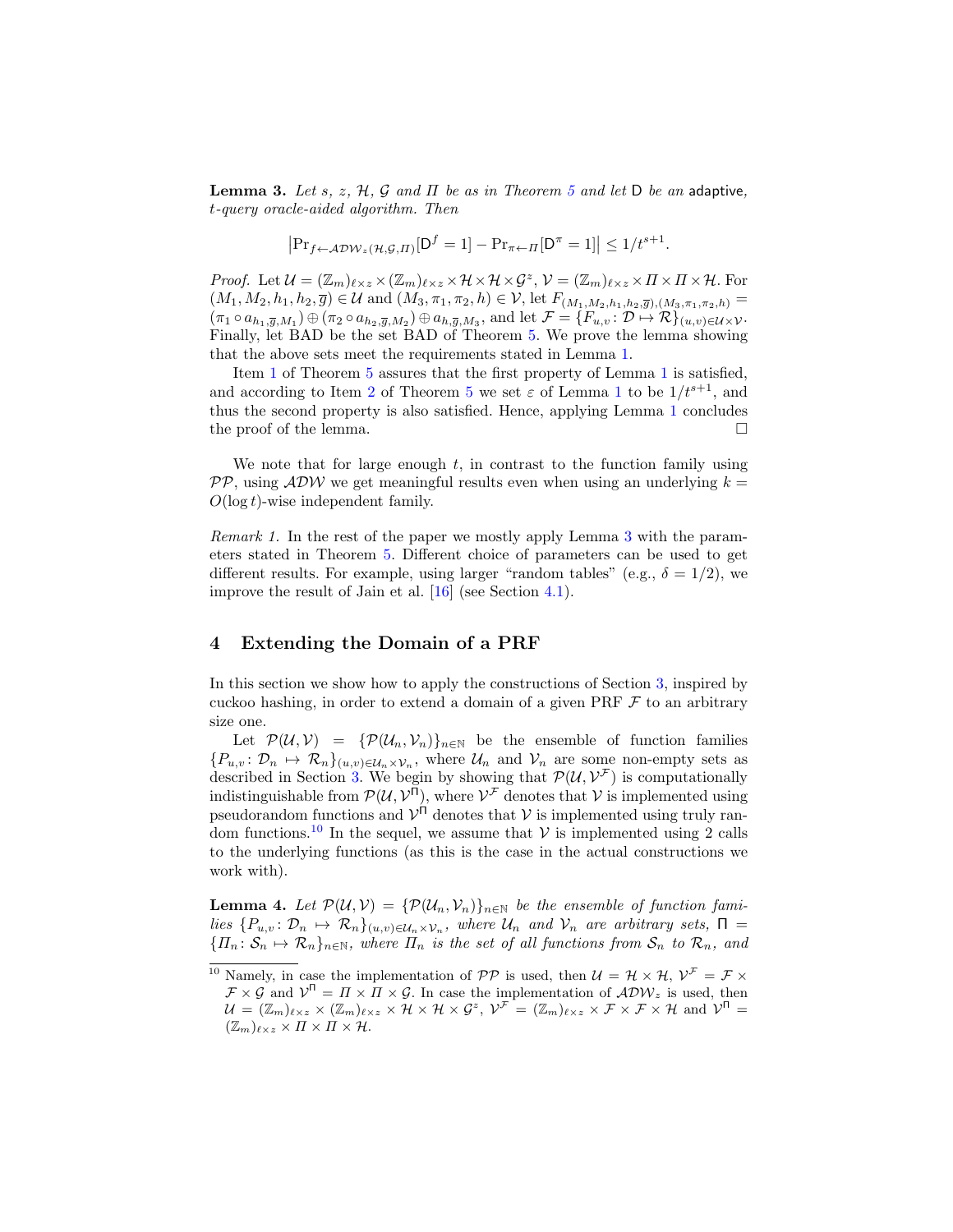$\mathcal{F} = {\mathcal{F}_n : \mathcal{S}_n \mapsto \mathcal{R}_n}_{n \in \mathbb{N}}$  *be an efficient function family. Then for every*  $q(n)$ *query oracle-aided distinguisher* D *of running time*  $t(n)$ *, there exists*  $p \in \text{poly}$ *and a*  $q(n)$ -query distinguisher  $\widehat{D}$  of running time  $t(n) + p(n)q(n)$ , with

$$
|\Pr_{f \leftarrow \mathcal{F}_n}[\widehat{D}^f(1^n) = 1] - \Pr_{\pi \leftarrow \Pi_n}[\widehat{D}^{\pi}(1^n) = 1]|
$$
  
\n
$$
\geq \frac{1}{2} \cdot |\Pr_{f \leftarrow \mathcal{P}(\mathcal{U}_n, \mathcal{V}_n^{\mathcal{F}_n})}[\mathcal{D}^f(1^n) = 1] - \Pr_{f \leftarrow \mathcal{P}(\mathcal{U}_n, \mathcal{V}_n^{\Pi_n})}[\mathcal{D}^f(1^n) = 1]|,
$$

*for every*  $n \in \mathbb{N}$ .

The proof of this lemma can be found in the full version of this paper.

Plugging in a specific function family *P* (e.g., *PP* or *ADW*), we get domain extension for a PRF. Specifically, using Lemma [2](#page-11-2) we get the following theorem.

<span id="page-14-3"></span> $\textbf{Theorem 6 (Restating Theorem 1).} \quad Let \ \ \mathcal{H} \ \ = \ \ \left\{ \mathcal{H}_n \colon \{0,1\}^{\ell(n)} \ \ \mapsto \ \right\}$  $\textbf{Theorem 6 (Restating Theorem 1).} \quad Let \ \ \mathcal{H} \ \ = \ \ \left\{ \mathcal{H}_n \colon \{0,1\}^{\ell(n)} \ \ \mapsto \ \right\}$  $\textbf{Theorem 6 (Restating Theorem 1).} \quad Let \ \ \mathcal{H} \ \ = \ \ \left\{ \mathcal{H}_n \colon \{0,1\}^{\ell(n)} \ \ \mapsto \ \right\}$  $\{0,1\}^{m(n)}\}_{n\in\mathbb{N}}$  and  $\mathcal{G} = {\mathcal{G}_n: \{0,1\}^{\ell(n)}} \mapsto {\{0,1\}^{s(n)}}_{n\in\mathbb{N}}$  be ef*ficient k*(*n*)*-wise independent function family ensembles, and let*  $\mathcal{F} \quad = \quad \{\mathcal{F}_n \colon \: \{0,1\}^{m(n)} \quad \mapsto \quad \{0,1\}^{s(n)}\}_{n \in \mathbb{N}} \quad be \quad a \quad (q(n),t(n),\varepsilon(n))\text{-}PRF.$ Then  $\mathcal{PP}(\mathcal{H}, \mathcal{G}, \mathcal{F}) = {\mathcal{PP}(\mathcal{H}_n, \mathcal{G}_n, \mathcal{F}_n): {\{0,1\}}^{\ell(n)} \mapsto {\{0,1\}}^{s(n)}\}_{n \in \mathbb{N}}$  is a  $(q(n), t(n) - p(n)q(n), 2\varepsilon(n) + q(n)/2^{\Omega(k(n))})$ -PRF, where  $p \in \text{poly } i s$  determined *by the evaluation and sampling time of H*, *G and*  $\mathcal{F}$  *and*  $q(n) \leq 2^{m(n)-2}$ .<sup>[11](#page-14-2)</sup>

<span id="page-14-0"></span>Notice that in order for Theorem [6](#page-14-3) to be useful, we have to set  $k(n)$  =  $Q(\log q(n))$ . Plugging in Lemma [3](#page-12-1) we get the following theorem.

Theorem 7. Let  $s \geq 0, z, \mathcal{H} = {\mathcal{H}_n \colon \{0,1\}^{\ell(n)}} \mapsto {\{0,1\}^{m(n)}}_{n \in \mathbb{N}},$  $\mathcal{G} = \{\mathcal{G}_n : \{0,1\}^n \mapsto \{0,1\}^{\ell(n)}\}_{n\in\mathbb{N}}$  be as defined in Theorem [5](#page-12-0), and let  $\mathcal{F} = {\mathcal{F}_n : \{0,1\}^{m(n)} \mapsto \{0,1\}^{s(n)}\}_{n \in \mathbb{N}}$  be a  $(q(n), t(n), \varepsilon(n))$ -PRF. Then  $\mathcal{ADW}_z(\mathcal{H}, \mathcal{G}, \mathcal{F}) = \{ \mathcal{ADW}_z(\mathcal{H}_n, \mathcal{G}_n, \mathcal{F}_n) \colon \{0,1\}^{\ell(n)} \mapsto \{0,1\}^{s(n)} \}_{n \in \mathbb{N}} \ \ \text{is a}$  $(q(n), t(n) - p(n)q(n), 2\varepsilon(n) + 1/q(n)^{s+1})$ *-PRF, where*  $p \in \text{poly } i s$  determined *by the evaluation and sampling time of*  $H$ *,*  $G$  *and*  $F$  *and*  $q(n) \leq 2^{m(n)}/(1+\zeta)$ *where*  $\zeta$  *is from Theorem [5](#page-12-0).* 

Notice that we used the setting of parameters of Theorem [5](#page-12-0). In particular, since the matrices that are sampled in the definition of  $\mathcal{ADW}_z$  are of constant size, they can be embedded in the key of the PRF.

#### <span id="page-14-1"></span>**4.1 Hardness Preserving PRG to PRF Reductions**

An important corollary of Theorem [6](#page-14-3) is a security preserving reduction from pseudorandom generators to pseudorandom functions.

**Definition 10 (PRG to PRF reductions).** *An oracle-aided function family ensemble*  $F$  *is a*  $(v, q, t, \varepsilon)$ -PRG-to-PRF *reduction, if the following holds:* 

*1.* For any oracle G and  $n \in \mathbb{N}$ , a function  $f \in \mathcal{F}_n^G$  makes at most  $v(n)$  oracle *calls per invocation.*

<span id="page-14-2"></span><sup>&</sup>lt;sup>11</sup> The -2 factor is due to the definition of  $H$  is Theorem [4.](#page-10-0)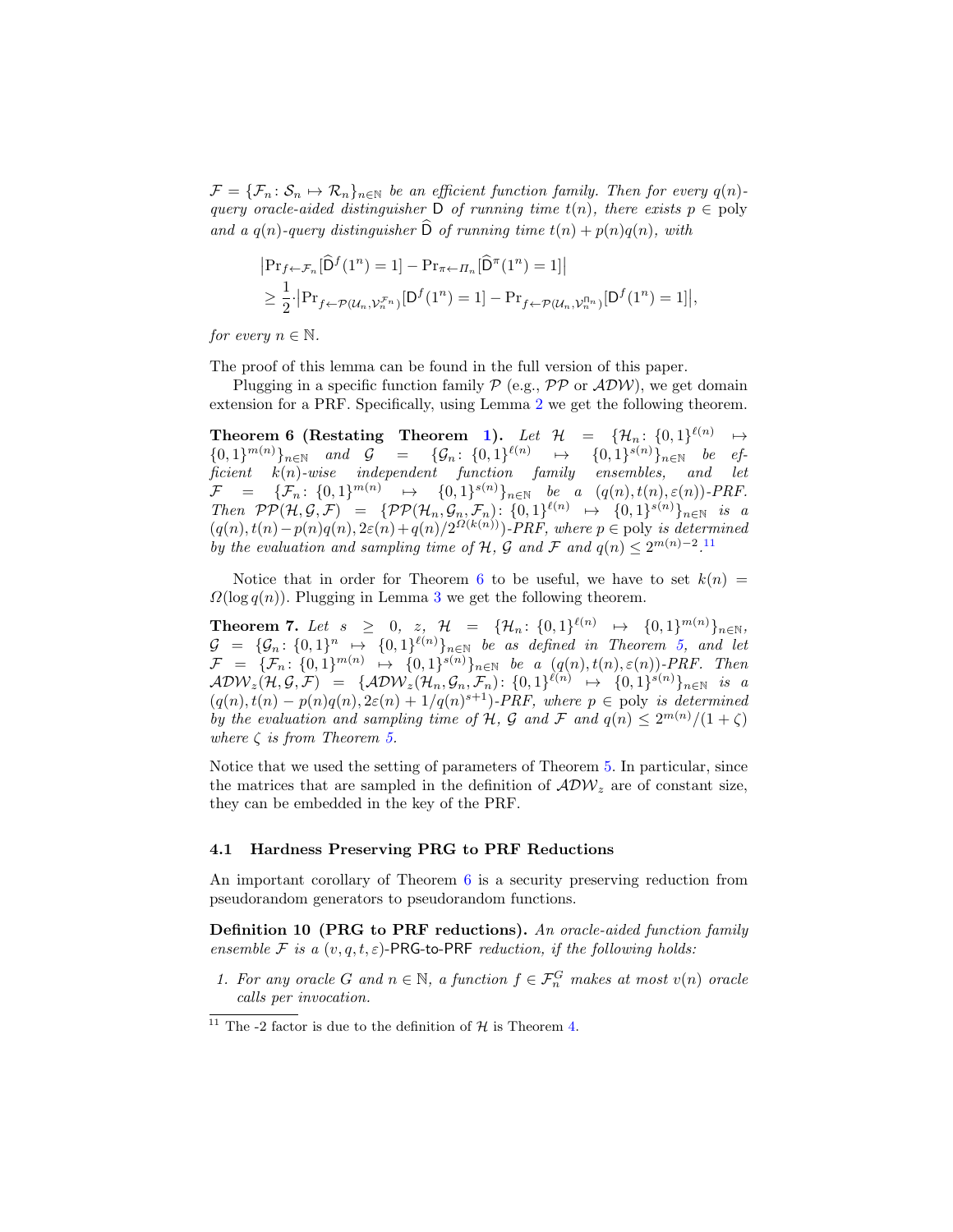2. Assuming that *G* is a length-doubling  $(t_G, \varepsilon_G)$ -PRG of evaluation time  $e_G$ , then  $\mathcal{F}^G$  is a  $(q(t_G, \varepsilon_G, e_G), t(t_G, \varepsilon_G, e_G), \varepsilon(t_G, \varepsilon_G, e_G))$ -PRF.

<span id="page-15-1"></span>The following fact easily follows from [\[14](#page-18-1)].

**Proposition 1 ([\[14\]](#page-18-1)).** *For any integer function m, there exists an efficient oracle-aided function family ensemble, denoted* GGM*m, that maps strings of length*  $m(n)$  *to strings of length n, and is a*  $(m(n), q(n), t_G(n) - m(n) \cdot q(n)$  $e_G(n), m(n) \cdot q(n) \cdot \varepsilon_G(n)$ )-PRG-to-PRF reduction for any integer function  $q$ <sup>[12](#page-15-2)</sup>

<span id="page-15-3"></span>Combining Proposition [1](#page-15-1) with Theorem [6](#page-14-3) yields the following result.

**Corollary 2.** Let  $\mathcal{H} = {\mathcal{H}_n : \{0,1\}^n \mapsto \{0,1\}^{m(n)}\}_{n \in \mathbb{N}}}$  and  $\mathcal{G} = {\mathcal{G}_n : \{0,1\}^n \mapsto \{0,1\}^n}$  $\{0,1\}$ <sup>n</sup> $\}$ <sub>n $\in \mathbb{N}$  *be efficient k*(*n*)*-wise independent function family ensembles, then*</sub> *the oracle-aided function ensemble*  $PP(H, G, GGM_m^G)$  *is a*  $(m(n), q(n), t_G(n)$  $p(n)\cdot m(n)\cdot q(n), 2m(n)\cdot q(n)\cdot \varepsilon_G(n) + q(n)/2^{\Omega(k(n))})$ -PRG-to-PRF reduction, *where*  $p \in \text{poly}$  *is determined by the evaluation and sampling time of*  $H$ *,*  $G$  *and*  $G$ *, and*  $q(n) \leq 2^{m(n)-2}$ .

<span id="page-15-4"></span>For settings of interest, Corollary [2](#page-15-3) yields the following result.

**Corollary 3 (Restating Corollary [1\)](#page-5-1)**. Let  $c > 0$ ,  $0 < \delta < 1$  and  $0 <$  $\alpha$  <  $\delta$ *, and let*  $\mathcal{H}$  *and*  $\mathcal{G}$  *be as in Corollary* 2*, with respect to*  $k(n)$  =  $\Theta(n^{\alpha} + cn^{\delta})$  (the hidden constant is universal). Then  $\mathcal{PP}(H, \mathcal{G}, \mathsf{GGM}_{m}^{G})$  is an  $(O(n^{\alpha}), 2^{n^{\alpha}}, 2^{c'n^{\delta}}, 2^{-c'n^{\delta}})$ -PRG-to-PRF reduction, for every  $0 < c' < c$ .

*Proof.* Let  $t(n) = t_G(n) - p(n) \cdot m(n) \cdot q(n)$  and  $\varepsilon(n) = 2m(n) \cdot q(n) \cdot \varepsilon_G(n)$  +  $q(n)/2^{\Omega(k(n))}$ . Set  $k(n) = \Theta(n^{\alpha} + cn^{\delta})$ , with an appropriate constant, such that  $\frac{q}{2^{\Omega(k)}} < 2^{-cn^{\delta}}$ , and thus  $\varepsilon(n) < 2^{1+\log(n^{\alpha}+2)+n^{\alpha}-cn^{\delta}} + 2^{-cn^{\delta}}$ . Let  $c'' \in \mathbb{N}$  such that  $n^{c''} > p(n)$  for large enough *n* (where *p* is of Corollary [2\)](#page-15-3), and thus it holds that  $t(n) > 2^{cn^{\delta}} - n^{c''} 2^{n^{\alpha}} (n^{\alpha} + 2)$ . Hence, for every  $c' < c$ , we have  $\varepsilon(n) < 2^{-c'n^{\delta}}$ and  $t(n) > 2^{c'n^{\delta}}$  for large enough *n*.

<span id="page-15-0"></span>Combining Proposition [1](#page-15-1) with Theorem [7](#page-14-0) yields the following result.

**Corollary 4.** Let  $s \geq 0$ ,  $z$ ,  $\mathcal{H} = {\mathcal{H}_n : \{0,1\}^n \mapsto {\{0,1\}^{m(n)}}\}_{n \in \mathbb{N}}, \mathcal{G} =$  ${\mathcal{G}_n: \{0,1\}^n \mapsto \{0,1\}^{\ell(n)}\}_{n\in\mathbb{N}}}$  be as defined in Theorem [5](#page-12-0), then the oracle*aided function ensemble*  $\widehat{ADW}_z(\mathcal{H}, \mathcal{G}, \mathsf{GGM}_m^G)$  *is a*  $(m(n), q(n), t_G(n) - p(n)$  *·*  $m(n) \cdot q(n), 2m(n) \cdot q(n) \cdot \varepsilon_G(n) + 1/q(n)^{s+1})$ -PRG-to-PRF reduction, where  $p \in$  poly *is determined by the evaluation and sampling time of*  $H$ *,*  $G$  *and*  $G$ *, and*  $q(n) \leq 2^{m(n)}/(1+\zeta)$  *where*  $\zeta$  *is from Theorem [5.](#page-12-0)* 

<span id="page-15-2"></span><sup>&</sup>lt;sup>12</sup> GGM<sub>*m*</sub> is a variant of the standard GGM function family, that on input of length  $m(n)$ uses seed of length *n* for the underlying generator, rather than seed of length  $m(n)$ . Formally,  $\text{GGM}_m$  is the function family ensemble  $\{\text{GGM}_{m(n)}\}_{n\in\mathbb{N}}$ , where  $\text{GGM}_{m(n)} =$  $\{f_r\}_{r \in \{0,1\}^n}$ , and for  $r \in \{0,1\}^n$ , the oracle-aided function  $f_r: \{0,1\}^{m(n)} \mapsto \{0,1\}^n$ is defined as follows: given oracle access to a length-doubling function *G* and input  $x \in \{0,1\}^{m(n)}$ ,  $f_r^G(x) = r_x$ , where  $r_x$  is recursively defined by  $r_\varepsilon = r$ , and, for a string *w*,  $r_{w||0}||r_{w||1} = G(r_w)$ .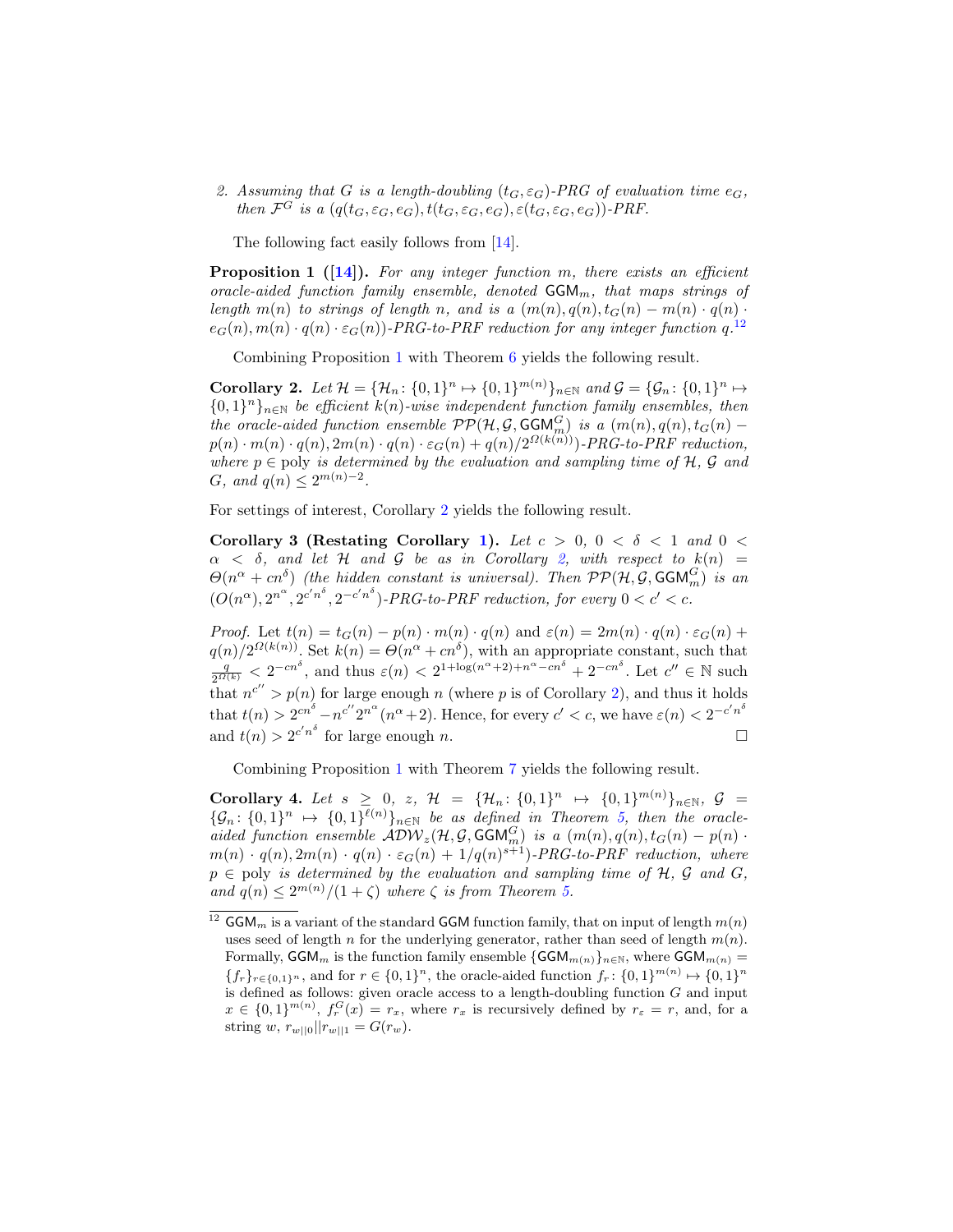<span id="page-16-0"></span>**Settling the Parameters** In the construction given in Corollary [3](#page-15-4), assuming  $2^{n^{1/2}} \leq q < 2^n$ , we need to set *k* to be  $\Theta(n)$ . Higher independence means that we need to use a longer key and the evaluation time is larger. More accurately, the evaluation time of our construction is lower bounded by the evaluation time of the *Θ*(*n*)-wise independent hash function (that may or may not be larger than  $\Theta(\log(q) \cdot e_G)$ ). Moreover, the key length must be  $\Theta(n^2)$ , but this can be circumvented by extending a short key to a long one using GGM. This costs additional  $\Theta(n \cdot e_G)$  time. As we have stated in Corollary [3](#page-15-4), our construction gives a  $(O(n^{\alpha}), 2^{n^{\alpha}}, 2^{c'n^{\delta}}, 2^{c'n^{\delta}})$ -PRG-to-PRF reduction for every  $0 < c' < c$ , and works for any  $0 < \alpha < \delta$ , while the construction of JPT only works for *δ/*2 *≤ α < δ*.

In the construction given in Corollary [4](#page-15-0), assuming  $2^{n^{1/2}} \leq q < 2^n$ , we can get better results (that also improve upon Jain et al. [\[16](#page-19-10)]). Assume for simplicity of the exposition that  $q = 2^{n^{1/2}}$ . As opposed to the specification of parameters in Theorem [5](#page-12-0), we can use long random tables of size  $\Theta(\sqrt{q})$  (i.e.,  $\delta = 1/2$  in Theorem [5\)](#page-12-0),  $s = n/\log q$  and get that setting  $k = \Theta(n^{1/2})$  is enough to get error  $O(1/2^n)$ . The point is that the creation of the (long) tables that we need in Theorem [5](#page-12-0) (which so far were part of the key) can be done by applying GGM on a short input key. This only increases the evaluation time by an additional  $\Theta(\log(q) \cdot e_G)$  term. In total, the evaluation time of our construction is  $\Theta(\log(q) \cdot e_G)$ *eG*).

### <span id="page-16-1"></span>**5 From Non-Adaptive to Adaptive PRF**

In this section we show how to apply the Cuckoo Hashing based constructions of Section [3](#page-9-0) in order to come up with a construction of an adaptive PRF from non-adaptive one in a security preserving manner. As in Section [4](#page-13-0), let  $P(\mathcal{U}, \mathcal{V}) = \{P(\mathcal{U}_n, \mathcal{V}_n)\}_{n \in \mathbb{N}}$  be the ensemble of function families  $\{P_{u,v}: \mathcal{D}_n \mapsto$  $\mathcal{R}_n$ <sup>*f*</sup>(*u,v*) $\in \mathcal{U}_n \times \mathcal{V}_n$ , where  $\mathcal{U}_n$  and  $\mathcal{V}_n$  are some non-empty sets as described in Sec-tion [3.](#page-9-0) We begin by showing that  $\mathcal{P}(\mathcal{U}, \mathcal{V}^{\mathcal{F}})$  is computationally indistinguishable from  $\mathcal{P}(\mathcal{U}, \mathcal{V}^{\Pi})$ , where  $\mathcal{V}^{\mathcal{F}}$  denotes that  $\mathcal{V}$  is implemented using *non-adaptive* pseudorandom functions and  $V^{\Pi}$  denotes that *V* is implemented using truly random functions (see also Footnote [10\)](#page-13-1). In the sequel, we assume that  $V$  is implemented using 2 calls to the underlying functions (as this is the case in the actual constructions we work with).

For ease of notation, in the following we assume  $\ell(n) = n$  (i.e.,  $\mathcal F$  is length preserving).

**Lemma 5.** Let  $\mathcal{P}(\mathcal{U}, \mathcal{V}) = {\mathcal{P}(\mathcal{U}_n, \mathcal{V}_n)}_{n \in \mathbb{N}}$  be the ensemble of function families  ${P_{u,v}: \mathcal{D}_n \mapsto \mathcal{R}_n}_{(u,v) \in \mathcal{U}_n \times \mathcal{V}_n}$ , that is implementation of PP or ADW, where  $\mathcal{U}_n$  *and*  $\mathcal{V}_n$  *are arbitrary sets,*  $\Pi = \{ \Pi_n : \mathcal{D}_n \mapsto \mathcal{R}_n \}_{n \in \mathbb{N}}$ *, where*  $\Pi_n$  *is the set of all functions from*  $\mathcal{D}_n$  *to*  $\mathcal{R}_n$ *, and*  $\mathcal{F} = {\mathcal{F}_n : \mathcal{D}_n \mapsto \mathcal{R}_n}$  *be an efficient function family. Let ζ >* 0 *that depends on the instantiation of P.* [13](#page-16-2) *Then for*

<span id="page-16-2"></span><sup>&</sup>lt;sup>13</sup> In case we use  $\mathcal{PP}$  function family (Definition [8\)](#page-10-2) then  $\zeta = 3$ , and in case we use *ADW* function family (Definition [9\)](#page-12-2) then *ζ* is of Theorem [5](#page-12-0).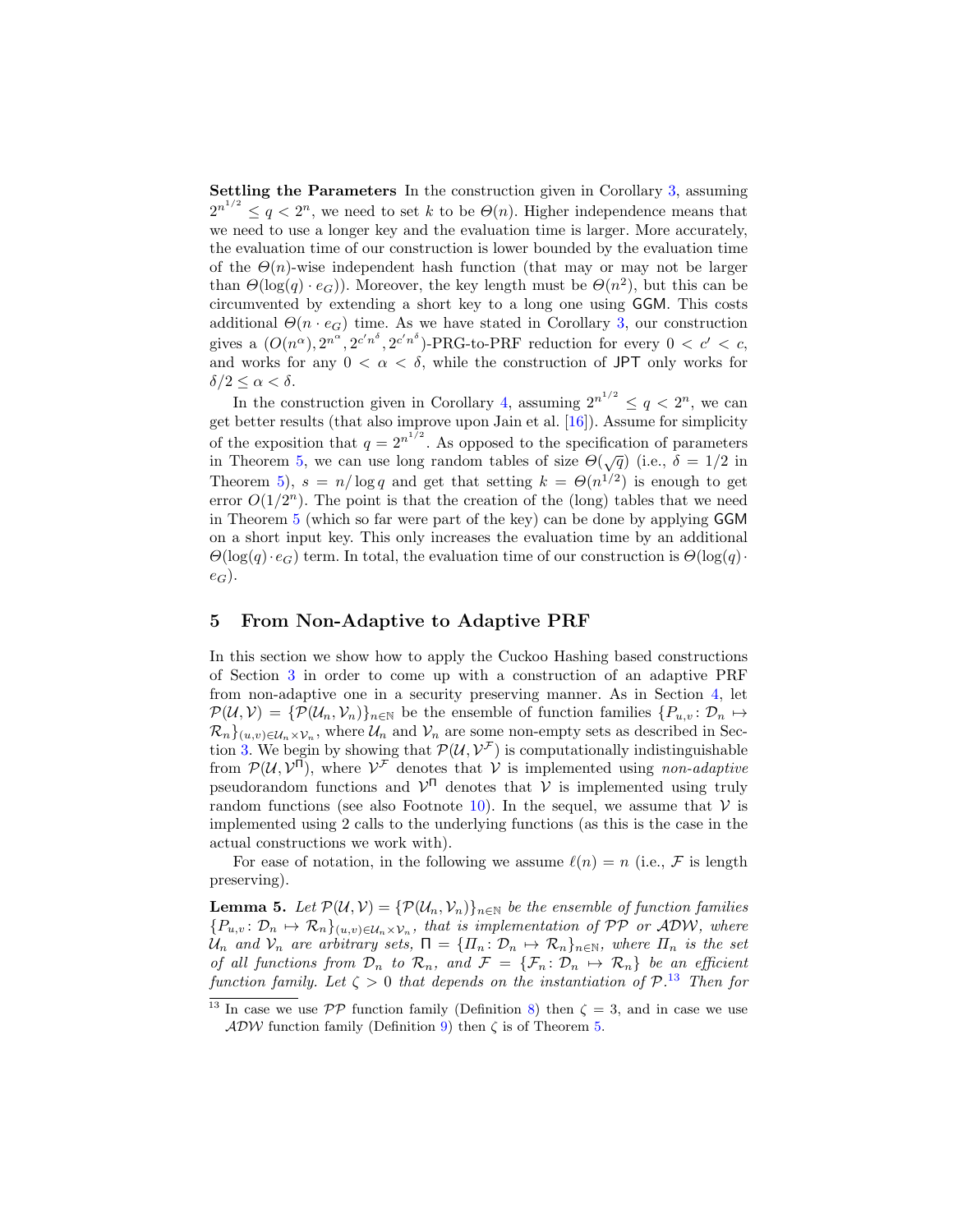*every*  $q = q(n)$ -query, oracle-aided, adaptive distinguisher D of running time  $t = t(n)$ *, there exists a*  $(1 + \zeta)q$ *-query, non-adaptive, oracle-aided distinguisher*  $\widehat{D}$  *of running time*  $p(n)t(n)$ *, with* 

<span id="page-17-1"></span>
$$
\begin{aligned} & \left| \Pr_{f \leftarrow \mathcal{F}_n}[\widehat{\mathsf{D}}^f(1^n) = 1] - \Pr_{f \leftarrow \Pi_n}[\widehat{\mathsf{D}}^f(1^n) = 1] \right| \\ &\geq \frac{1}{2} \cdot \left| \Pr_{f \leftarrow \mathcal{P}(\mathcal{U}_n, \mathcal{V}_n^{\mathcal{F}_n})}[\mathsf{D}^f(1^n) = 1] - \Pr_{f \leftarrow \mathcal{P}(\mathcal{U}_n, \mathcal{V}_n^{\Pi_n})}[\mathsf{D}^f(1^n) = 1] \right|, \end{aligned}
$$

*for every*  $n \in \mathbb{N}$ .

The proof of this lemma can be found in the full version of this paper.

Using Lemma [2](#page-11-2) we immediately get the following theorem.

**Theorem 8.** Let q be a polynomial-time computable integer function, let  $H =$  $\{\mathcal{H}_n: \{0,1\}^n \mapsto [4q(n)]_{\{0,1\}^n}\}_{n \in \mathbb{N}}$  and  $\mathcal{G} = \{\mathcal{G}_n: \{0,1\}^n \mapsto \{0,1\}^n\}_{n \in \mathbb{N}}$  be ef*ficient*  $(c \log(q(n)))$ *-wise independent function family ensembles, where*  $c > 0$ *is universal, and let*  $\mathcal{F} = {\mathcal{F}_n : \{0,1\}^n \mapsto \{0,1\}^{\ell(n)}\}_{n \in \mathbb{N}}$  *be a non-adaptive*  $(4q(n), p(n)t(n), \varepsilon(n))$ *-PRF, where*  $p \in \text{poly } i$  *s* determined by the evaluation time of q, H, G and F. Then  $PP(H, \mathcal{G}, \mathcal{F})$  is an adaptive  $(q(n), t(n), 2\varepsilon(n) + 1/q(n))$ -*PRF.*

*Proof.* Recall that in this case  $\varepsilon'(n) = q(n)/2^{\Omega(c \log(q(n)))}$ . Setting *c* such that  $q(n)/2^{\Omega(c \log(q(n)))} = 1/q(n)$  complete the proof.

Theorem [8](#page-17-1) yields the following simpler corollary.

**Corollary 5 (Restatement of Theorem [3\)](#page-5-2).** *Let q, H, G and p be as in Theorem [8.](#page-17-1) Assuming*  $F$  *is a non-adaptive*  $(p(n)t(n))$ -*PRF, then*  $PP(H, \mathcal{G}, F)$ *is an adaptive*  $(t(n)/4)$ -PRF.

<span id="page-17-0"></span>Plugging in Lemma [3](#page-12-1) we immediately get the following (similarly to Theorem [8\)](#page-17-1):

**Theorem 9.** Let *q* be a polynomial-time computable integer function, let  $s \geq 0$ ,  $z, \mathcal{H} \ = \ \{\mathcal{H}_n \colon \{0,1\}^n \ \mapsto \ [(1+\zeta)q(n)]\}, \ \mathcal{G} \ = \ \{\mathcal{G}_n \colon \{0,1\}^n \ \mapsto \ \{0,1\}^{\ell(n)}\}_{n \in \mathbb{N}}$ *be as defined in Theorem [5,](#page-12-0) and let*  $\mathcal{F} = {\{\mathcal{F}_n : \{0,1\}^n \mapsto \{0,1\}^{\ell(n)}\}}_{n \in \mathbb{N}}$  *be a non-adaptive*  $((1 + \zeta)q(n), p(n)t(n), \varepsilon(n))$ *-PRF, where*  $p \in \text{poly } i$ *s determined by the evaluation time of*  $q$ ,  $H$ *,*  $G$  *and*  $F$ *. Then*  $ADW_z(H, G, F)$  *is an adaptive*  $(q(n), t(n), 2\varepsilon(n) + 1/q(n)^{s+1})$ -PRF.

Notice that in Theorem [9](#page-17-0) we used the setting of parameters of Theorem [5.](#page-12-0) In particular, since the matrices that are sampled in the definition of  $\mathcal{ADW}_z$  are of constant size, we can embed them into the key of the PRF.

### **6 Acknowledgments**

We thank Eylon Yogev and the anonymous referees for their helpful comments. The third author would like to thank his advisor Ran Raz for his support.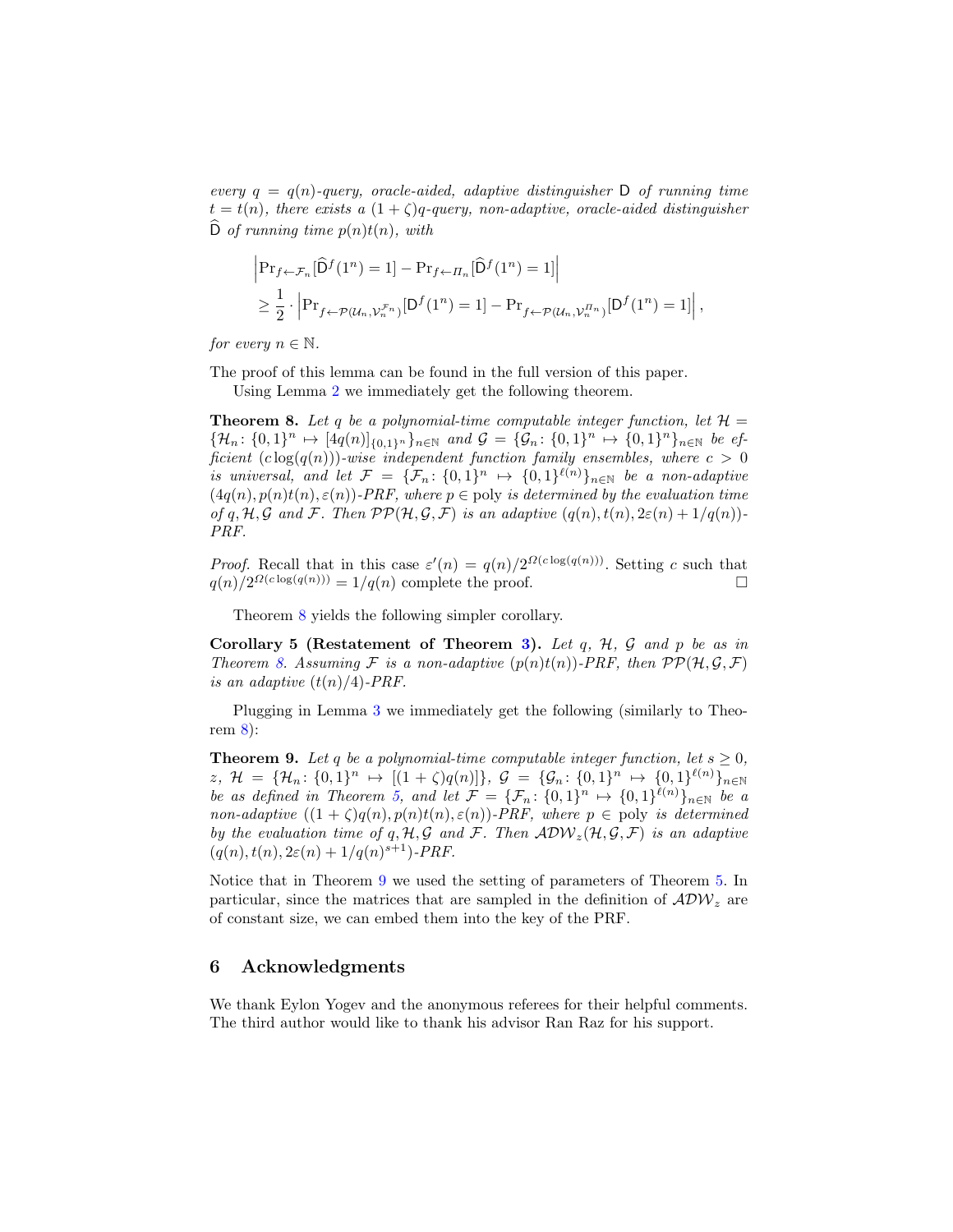## **Bibliography**

- <span id="page-18-11"></span>1. W. Aiello and R. Venkatesan. Foiling birthday attacks in length-doubling transformations - benes: A non-reversible alternative to feistel. In *Advances in Cryptology – EUROCRYPT '96*, pages 307–320, 1996.
- <span id="page-18-10"></span>2. Y. Arbitman, M. Naor, and G. Segev. Backyard cuckoo hashing: Constant worst-case operations with a succinct representation. In *Proceedings of the 51th Annual Symposium on Foundations of Computer Science (FOCS)*, pages 787–796, 2010.
- <span id="page-18-8"></span>3. M. Aumüller, M. Dietzfelbinger, and P. Woelfel. Explicit and efficient hash families suffice for cuckoo hashing with a stash. In L. Epstein and P. Ferragina, editors, *ESA*, volume 7501 of *Lecture Notes in Computer Science*, pages 108–120. Springer, 2012.
- <span id="page-18-3"></span>4. M. Bellare and S. Goldwasser. New paradigms for digital signatures and message authentication based on non-interative zero knowledge proofs. In *Advances in Cryptology – CRYPTO '89*, pages 194–211, 1989.
- <span id="page-18-12"></span>5. M. Bellare, O. Goldreich, and H. Krawczyk. Stateless evaluation of pseudorandom functions: Security beyond the birthday barrier. In *Advances in Cryptology – CRYPTO '99*, pages 270–287, 1999.
- <span id="page-18-0"></span>6. I. Berman and I. Haitner. From non-adaptive to adaptive pseudorandom functions. In *Theory of Cryptography, 9th Theory of Cryptography Conference, TCC 2012*, pages 357–368, 2012.
- <span id="page-18-4"></span>7. M. Blum, W. S. Evans, P. Gemmell, S. Kannan, and M. Naor. Checking the correctness of memories. *Algorithmica*, 12(2/3):225–244, 1994.
- <span id="page-18-14"></span>8. L. J. Carter and M. N. Wegman. Universal classes of hash functions. *Journal of Computer and System Sciences*, pages 143–154, 1979.
- <span id="page-18-13"></span>9. N. Chandran and S. Garg. Hardness preserving constructions of pseudorandom functions, revisited. *IACR Cryptology ePrint Archive*, 2012:616, 2012.
- <span id="page-18-5"></span>10. B. Chor, A. Fiat, M. Naor, and B. Pinkas. Tracing traitors. *IEEE Transactions on Information Theory*, 46(3):893–910, 2000.
- <span id="page-18-9"></span>11. M. Dietzfelbinger and P. Woelfel. Almost random graphs with simple hash functions. In *Proceedings of the 35th Annual ACM Symposium on Theory of Computing (STOC)*, pages 629–638, 2003.
- <span id="page-18-6"></span>12. O. Goldreich. Towards a theory of software protection. In *Advances in Cryptology – CRYPTO '86*, pages 426–439, 1986.
- <span id="page-18-2"></span>13. O. Goldreich, S. Goldwasser, and S. Micali. On the cryptographic applications of random functions. In *Advances in Cryptology – CRYPTO '84*, pages 276–288, 1984.
- <span id="page-18-1"></span>14. O. Goldreich, S. Goldwasser, and S. Micali. How to construct random functions. *Journal of the ACM*, pages 792–807, 1986.
- <span id="page-18-7"></span>15. J. Håstad, R. Impagliazzo, L. A. Levin, and M. Luby. A pseudorandom generator from any one-way function. *SIAM Journal on Computing*, pages 1364–1396, 1999.